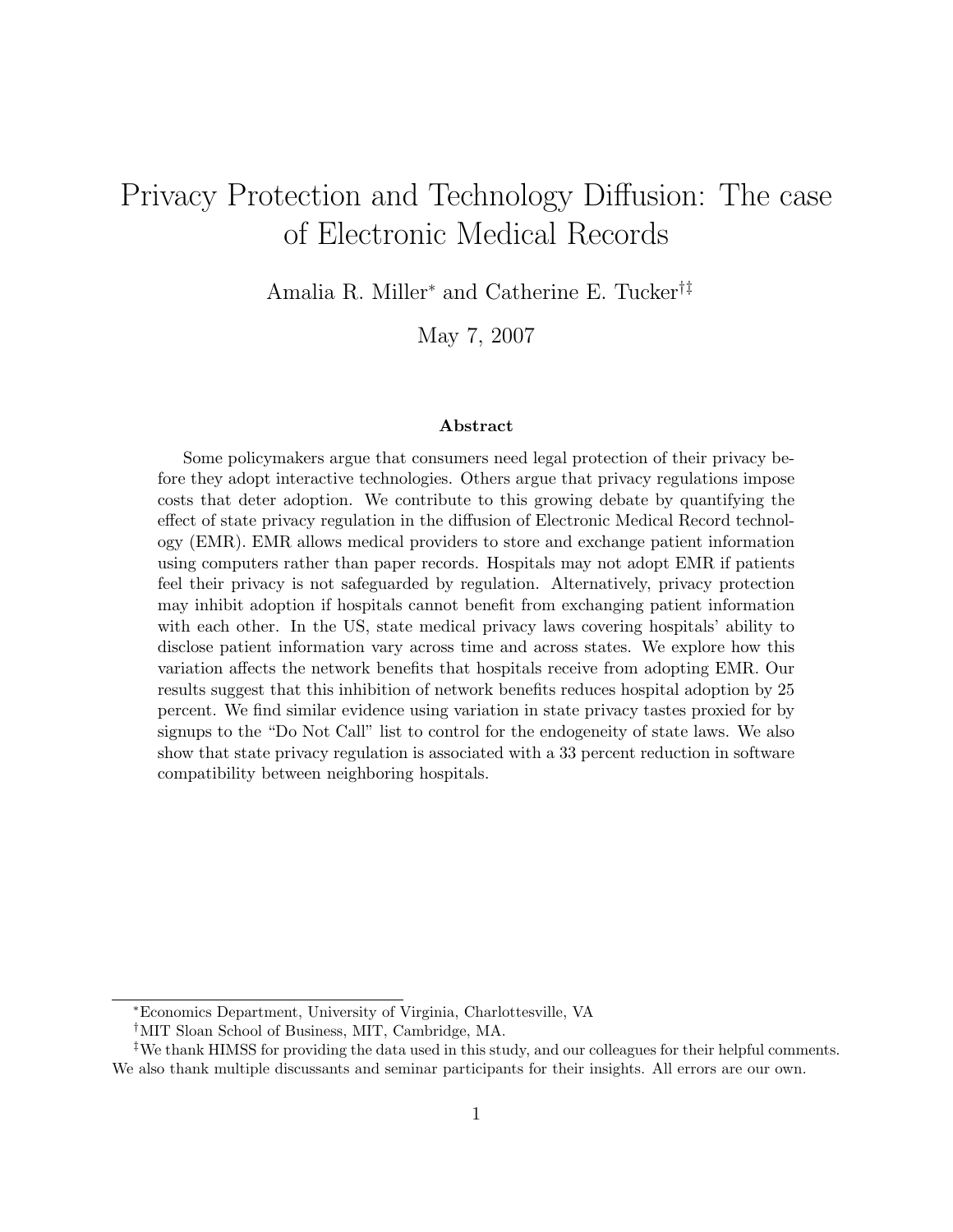### 1 Introduction

In the growing policy debate surrounding electronic privacy protection, two schools of thought have emerged. The first argues that explicit privacy protection promotes the use of information technology by reassuring potential adopters that their data will be safe. The second holds that such protection inhibits technology diffusion by imposing costs upon the exchange of information. This debate has important economic implications because many new technologies involve information exchange, and economic growth relies on their diffusion. We contribute to the debate by providing empirical evidence quantifying the effect of state privacy protection on the diffusion of Electronic Medical Records (EMR). EMR allows medical providers to store and exchange medical information using computers rather than paper. Although the technology has been available since the 1970s, only 50 percent of hospitals had adopted a basic EMR system by 2005.

This slow diffusion of EMR has attracted attention from both sides of the privacy debate, because widespread adoption of EMR could reduce America's \$1.9 trillion annual health care bill by \$81 billion through increased efficiency and safety.<sup>1</sup> There is evidence, however, that privacy regulation may be inhibiting the roll-out of EMR. For example, commentators have speculated that costly state-mandated privacy filters partially explain the collapse of the Santa Barbara County Care [Health] Data Exchange (SBCCDE) in 2007.<sup>2</sup> Such worries have prompted the federal government to fund initiatives such as the 3-year \$17.3 million "Health Information Security and Privacy Collaboration."

These federal initiatives aim to qualitatively document states', hospitals' and patients' concerns about EMR privacy regulation. By contrast, we aim to quantify empirically how medical privacy regulation affects the diffusion of EMR. In particular, we quantify how a

<sup>1</sup>[Hillestad, Bigelow, Bower, Girosi, Meili, Scoville, and Taylor \(2005\)](#page-23-0)

<sup>&</sup>lt;sup>2</sup> "Privacy, funding doubts shutter Calif. RHIO," Government Health IT, March 8, 2007. SBCCDE was formed in 1999 to exchange health information between health providers in Santa Barbara.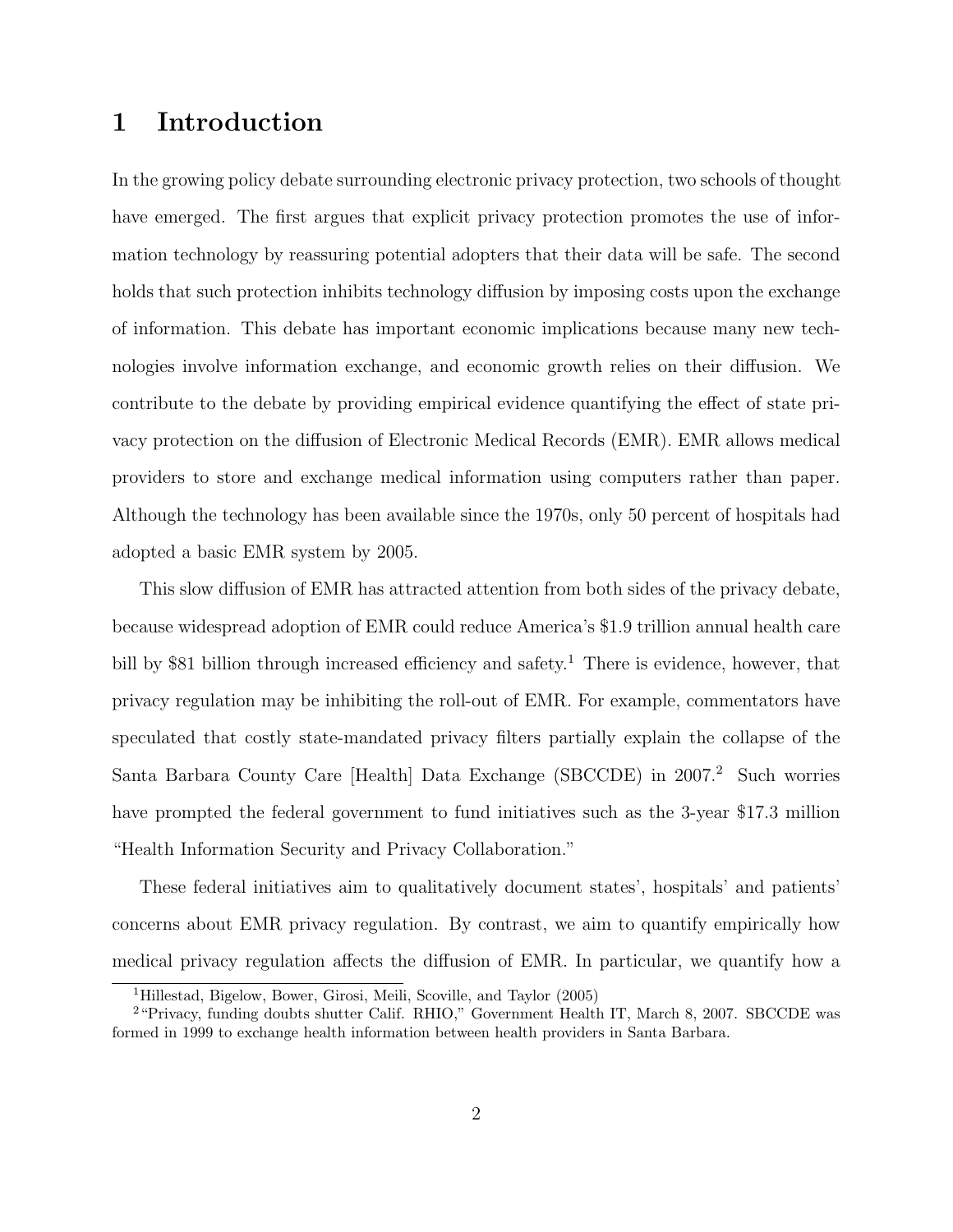hospital's decision to adopt EMR is affected by whether state privacy regulation restricts a hospital's ability to disclose information. First, we document that state privacy regulation inhibits EMR's network benefit. The network benefit of EMR comes from hospitals being able to exchange information with each other about patient histories. This is particularly important for patients with chronic conditions who wish to see a new specialist. It is also important for emergency room patients whose records are stored elsewhere.<sup>3</sup> We use crosssectional and time-series variation in state privacy laws to document that hospitals in states with privacy regulation are less responsive to adoption by hospitals in their local health service area. Our estimates suggest that privacy laws on average restrict 25 to 40 percent of these positive network effects inherent in the diffusion of Electronic Medical Records. This implies that hospitals in states with privacy laws are roughly 25 percent less likely to adopt.

We confirm this estimate by controlling for the endogeneity of other hospitals' adoption decisions. We use the characteristics of other hospitals in the local area as instrumental variables for the installed base.<sup>4</sup> Our estimates for how the size of the installed base affects hospital adoption decisions vary by whether the state has privacy protection. In states without hospital privacy laws, the adoption of EMR by one hospital increases the probability of a neighboring hospital's adoption by 5.9 percent. By contrast, the installed base has a tiny and insignificant k0.7 percent effect on EMR adoption in states with medical privacy laws.

Next, after controlling for the endogeneity of the installed base, we control for unobserved influences such as patient wealth that could affect both state privacy protection and EMR adoption. To control for this potential endogeneity, we use tastes for privacy as an exogenous shifter for state privacy regulation. We proxy this variation in tastes by using the number of sign-ups for the "Do Not Call" list. Our instrumental variable estimates indicate that state

<sup>3</sup>[Brailer \(2005\)](#page-22-0)

<sup>4</sup>This is similar to [Gowrisankaran and Stavins \(2004\).](#page-22-1)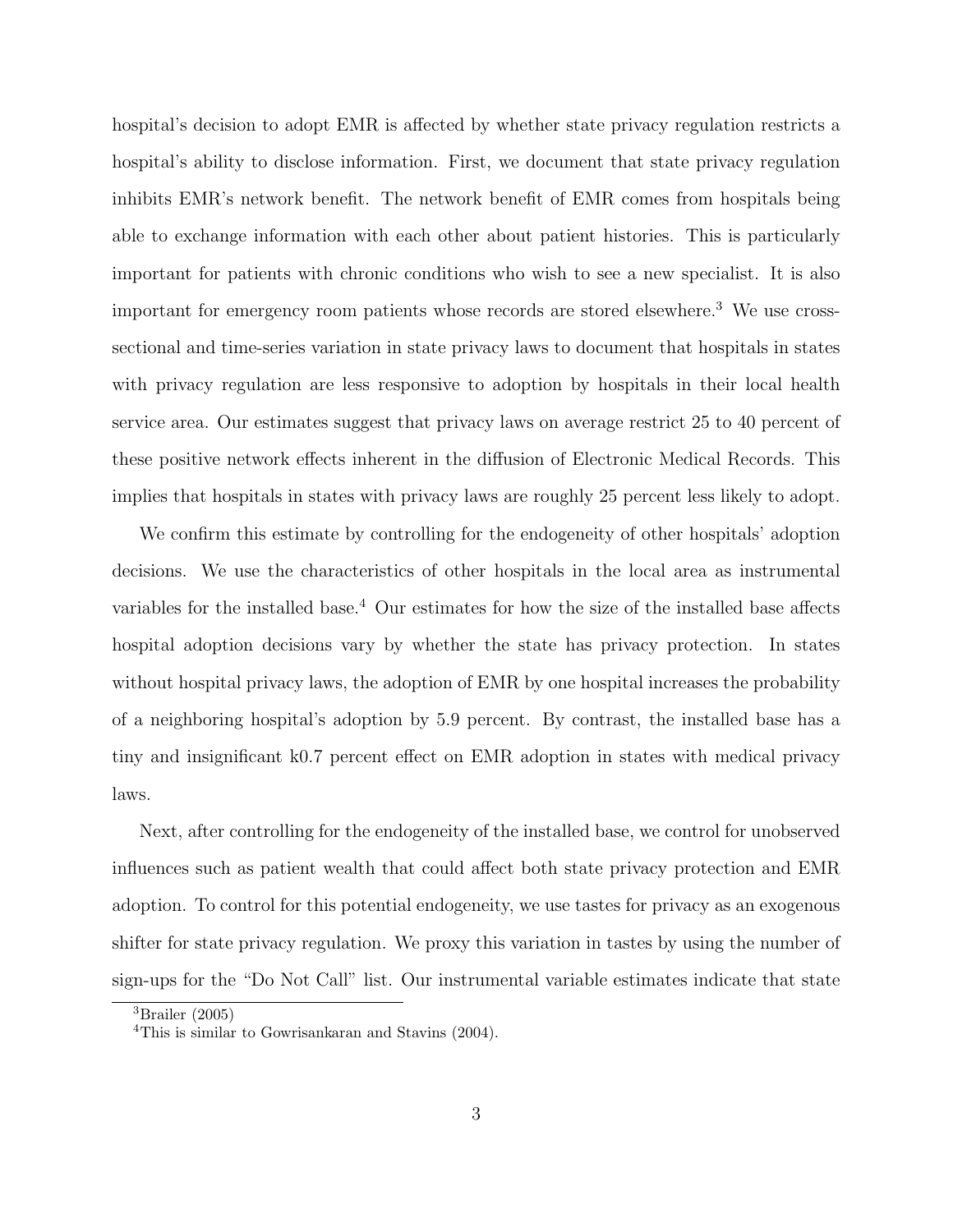privacy regulation reduces adoption by 29.3%, which is in the same range as previous estimates. We also investigate whether privacy protection not only leads to lower adoption but also to inefficient adoption. We find evidence that state privacy regulation makes hospitals 33 percent less likely to choose software that is easily compatible with neighboring hospitals. If state privacy regulations cause a lack of compatibility between systems, this could hinder the government's goal of having a national health IT network by 2014.

This government goal makes our results particularly timely. It is estimated<sup>5</sup> that a national IT network will cost the US \$156 billion in capital investment over 5 years. This large sum makes it crucial that future privacy protection recognizes the tradeoffs between technology diffusion and privacy. <sup>6</sup> Politicians find EMR's unusual combination of "Saving Lives and Saving Money"<sup>7</sup> attractive but there has been little rigorous measurement till now of how privacy regulations affect EMR diffusion.

These results illuminate a broader debate about the potential costs and benefits of privacy protection for all interactive technologies. This debate has grown in importance with the increase in the number of interactive technologies which allow companies and individuals to exchange information online. Our results support earlier work by scholars such [Posner](#page-23-1) [\(1981\)](#page-23-1) and [Varian \(1997\),](#page-24-0) which suggests that there are efficiency costs to privacy protection that need to be recognized by policy makers.

This paper is organized as follows. Section [2](#page-4-0) discusses the legal context of state variation in privacy laws, while Section [3](#page-7-0) sets out the data we use in this study. Section [4](#page-10-0) uses crosssectional and time-series variation in privacy regulation to document a lack of evidence of network benefits in states with privacy laws. In Section [5,](#page-15-0) we use instrumental variables to provide evidence on the relative size of this network benefit. We report results for the

<sup>5</sup>[Kaushal, Blumenthal, Poon, Jha, Franz, Middleton, Glaser, Kuperman, Christino, Fernandopulle, New](#page-23-2)[house, and Bates \(2005\)](#page-23-2)

<sup>6</sup>As Representative Edward J. Markey has emphasized: "There is going to be much more emphasis placed upon privacy protections [for Health IT] in the next two years than we have seen in the last 12 years."

<sup>7</sup>Former House Speaker Newt Gingrich entitled his book on EMR "Saving Lives and Saving Money."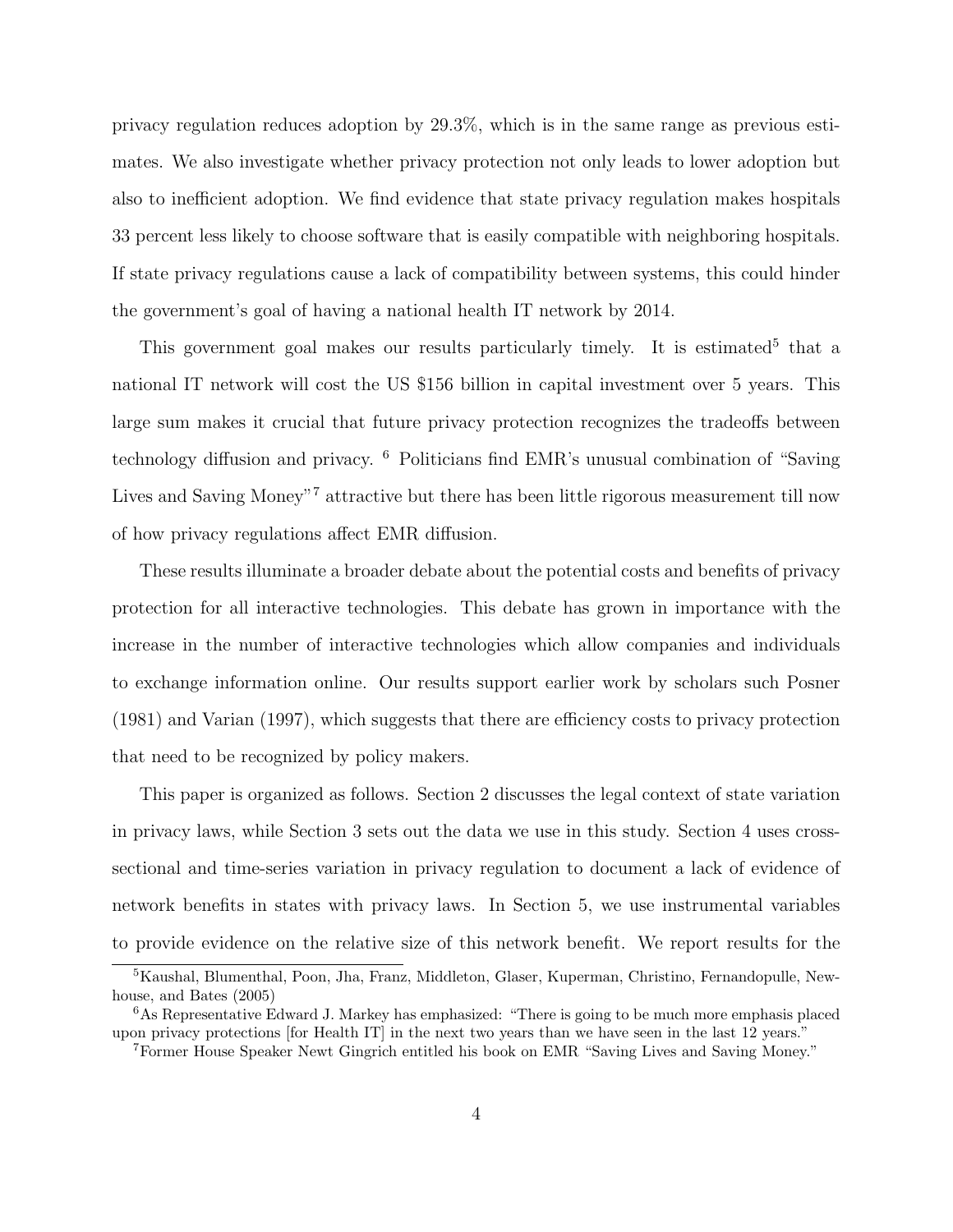overall level effect of privacy laws on adoption in Section [6.](#page-17-0) Last, in Section [7](#page-18-0) we explore the compatibility of neighboring hospitals' EMR systems.

### <span id="page-4-0"></span>2 The Legal and Institutional Context

The extent to which privacy protection inhibits or promote the adoption of new technologies is a contentious issue. There is no doubt, however, that people worry that EMR may compromise their privacy. A Harris Interactive poll in February 2005 found that 70 percent of people surveyed expressed concern about EMR privacy. This is unsurprising given that electronic records are easier than paper files to duplicate and distribute in bulk and that the security of networked computers can be breached remotely. Anecdotal evidence also suggests that privacy concerns about electronic records may be justified. For example, confidential records of close to 200,000 patients of a medical group in San Jose, California, were posted for sale on Craigslist.org, an online classifieds service.<sup>8</sup> Even if records do not leave the building, privacy is still a concern. This was demonstrated when NewYork-Presbyterian Hospital employees made 1,500 unauthorized attempts to access the patient records of a famous local athlete.<sup>9</sup>

These consumer privacy concerns have led states to enact their own laws to regulate the transfer of health information. However, states have imposed substantially different privacy regulations. These regulations vary in how much they limit the disclosure of medical information, the range of covered organizations, the rules for obtaining consent, the exemptions from disclosure rules, and the penalties for violations. So much variation persists that some observers characterize privacy protection in the US as a patchwork of state policies and call for the creation of uniform standards. Our main source for current state privacy regulation is the [Pritts, Choy, Emmart, and Hustead \(2002\)](#page-23-3) survey of state health privacy statutes,

<sup>8</sup>ConsumerReports.org, 2006

<sup>9</sup>New York Times, Health Hazard: Computers Spilling Your History December 3rd 2006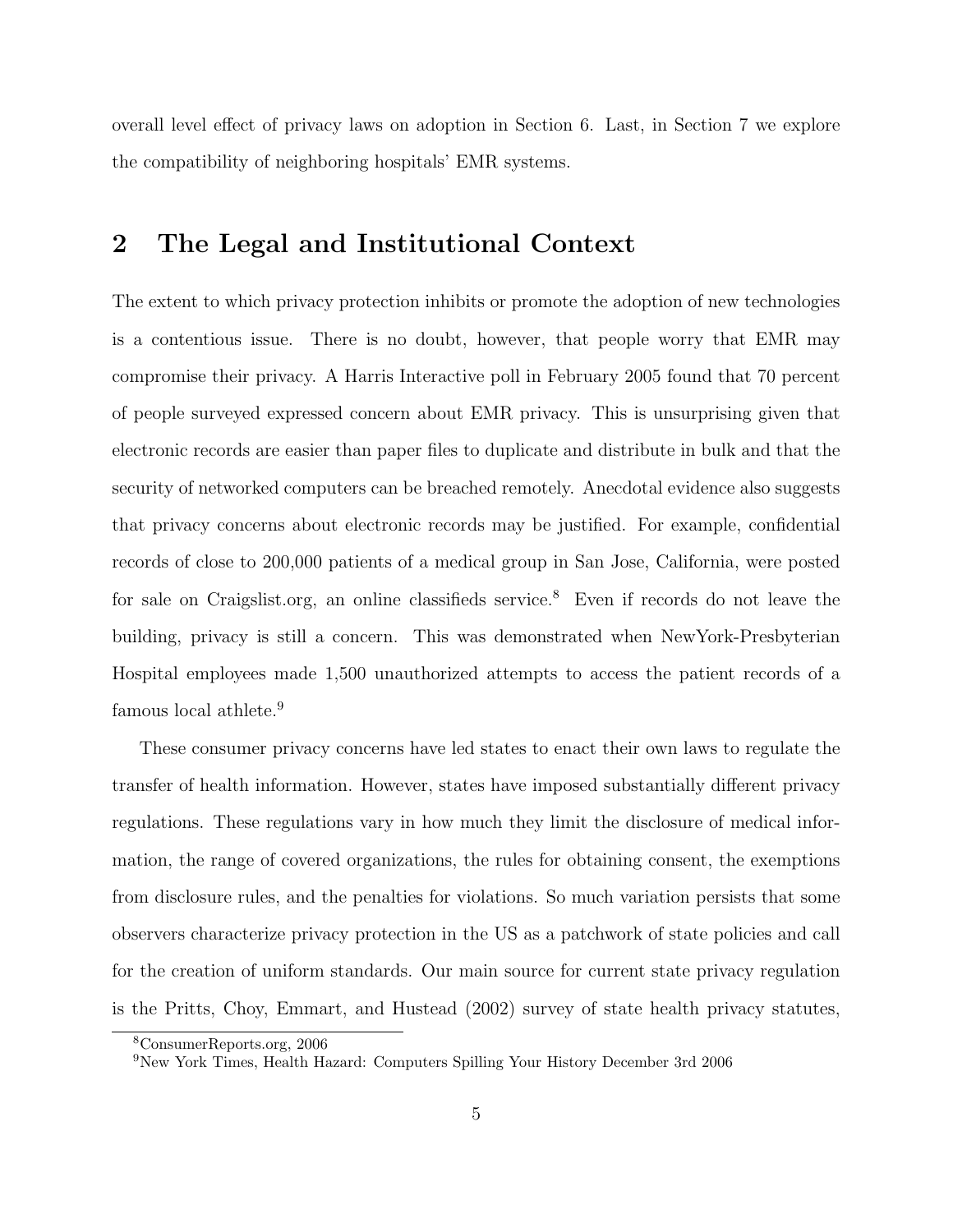produced by the Health Privacy Project at Georgetown University. They determine state privacy laws by examining state statutes governing medical privacy. This approach excludes refinements to privacy law stemming from case law or administrative law. We combined data from the 2002 publication with two earlier parallel surveys of state privacy laws [\(Pritts,](#page-23-4) [Goldman, Hudson, Berenson, and Hadley \(1999\)](#page-23-4) and [Gostin, Lazzarini, and Flaherty \(1996\)\)](#page-22-2) to identify historical changes in privacy statutes.

Only some state privacy statutes cover hospitals. Our explanatory variable, Hosp-PrivLaw, indicates whether a hospital is located in a state with a privacy law covering hospitals. Hospitals in these states have explicit statutory requirements to protect the confidentiality of patient medical information, and are restricted in their ability to disclose such information to outside parties without express prior authorization from the patient. Hospitals in other states are not explicitly covered by state statute governing the privacy of medical information. We simply separate states by whether or not Health Privacy Project indicates they have state privacy regulations which cover hospitals; we do not attempt to calibrate the substantial variations in the strength and content of these laws across states. Therefore estimates for HospPrivLaw should be interpreted as an "average effect" of hospitals being covered by a complex array of state law privacy provisions.

This paper uses changes in state privacy regulation across time and states to assess the impact of privacy standards on hospital decisions to adopt EMR. Map [1](#page-25-0) shows that by 2002 about half of the states in the US had laws that cover hospital behavior. Coverage is geographically dispersed, and each of the nine census divisions includes at least one state with and one without hospital coverage. For example, Arizona, California, Tennessee, and Vermont have hospital coverage, while Connecticut, Kansas, Michigan, and Pennsylvania do not. States with hospital privacy laws are significantly larger and more populous than other states, but have statistically indistinguishable population densities and numbers of hospitals. States with hospital privacy laws also have significantly higher average incomes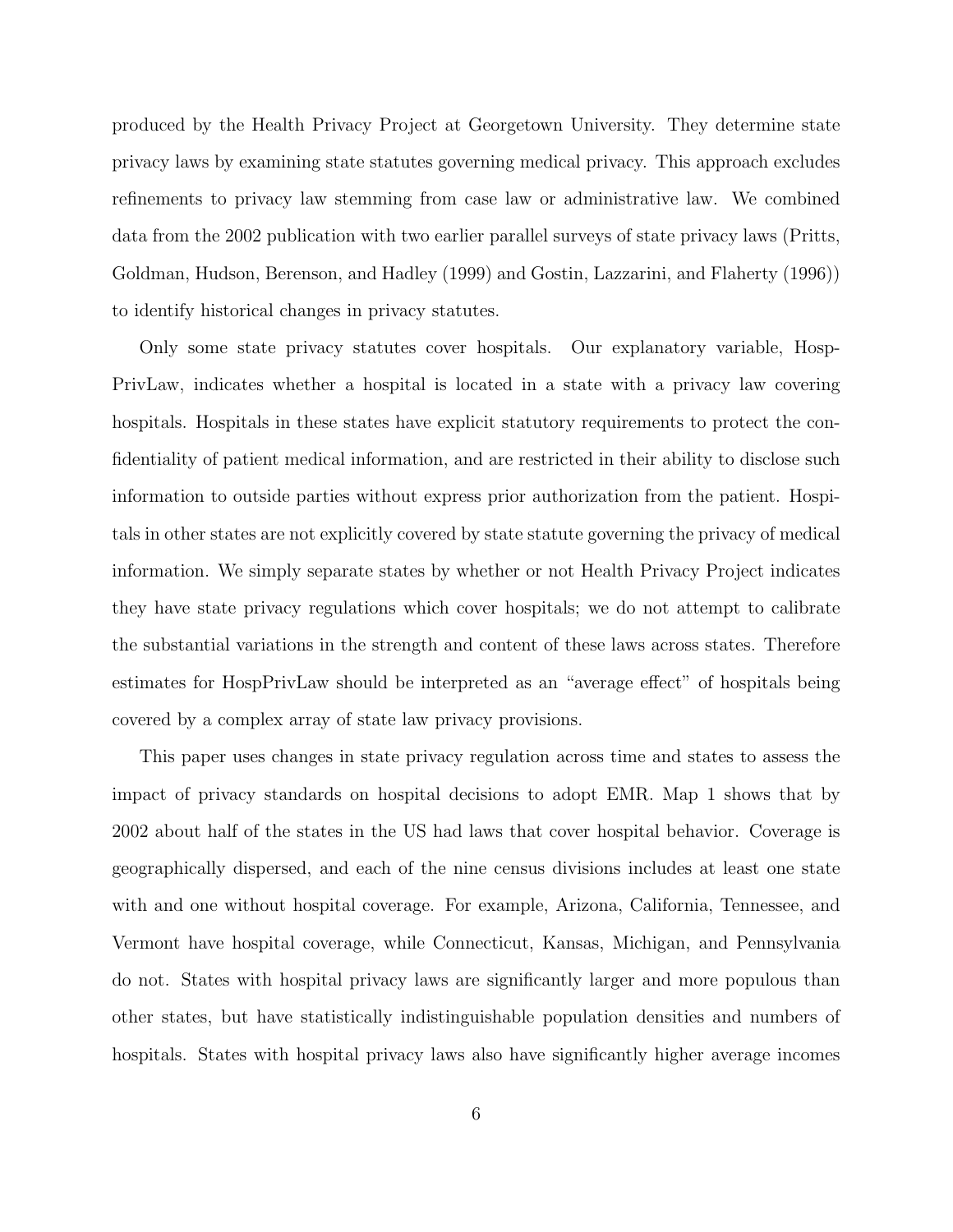and rates of managed care penetration compared to other states. Since these factors may also affect adoption, we include them as controls in our robustness checks. Naturally, permanent differences in these characteristics, observed or unobserved, will be absorbed in the state fixed effects.

There is not only cross-sectional variation across states in privacy laws but also timeseries variation. Our state law panel begins in 1996, covering the great bulk of the relevant period of EMR adoption (see Figure [5\)](#page-29-0). During that period, we observe 19 changes in laws: 4 changes to increase privacy protection and 15 to decrease it. Map [2'](#page-26-0)s display of privacy regulations in 1996 shows the difference compared to the 2002 privacy laws in Map [1.](#page-25-0)

Another significant change between 1996 and 2005 is the introduction of the Federal Privacy Rule in 2003. The rule arose from the requirement in the 1996 HIPAA law that the federal government design and implement rules to address the use and disclosure of individual health information.<sup>10</sup> After Congress failed to pass a rule by 1999, the Department of Health and Human Services proposed this Rule in 1999 and it became law in  $2002<sup>11</sup>$  Although HIPAA provides a uniform standard of federal privacy protection, actual standards continued to vary from state to state. Federal law focuses on requiring health providers to document how they use health information rather than inhibiting their ability to do so. For example, under HIPAA, consumers can request medical records but a health provider can refuse to provide it as long as they justify why. HIPAA is weakened by its dependence on consumer complaints to initiate actions. This leads to lax enforcement. We control for HIPAA in two ways: first, in our panel estimates, HIPAA's effect on the level of adoption is captured by a series of national-level time dummies; second we repeated our estimation separately for before and after the introduction of HIPAA. Reassuringly, our results did not qualitatively change. However, the most correct interpretation of our estimates is that they measure the

<sup>10</sup>Sections 261 through 264

<sup>11</sup>45 CFR Part 160 and Part 164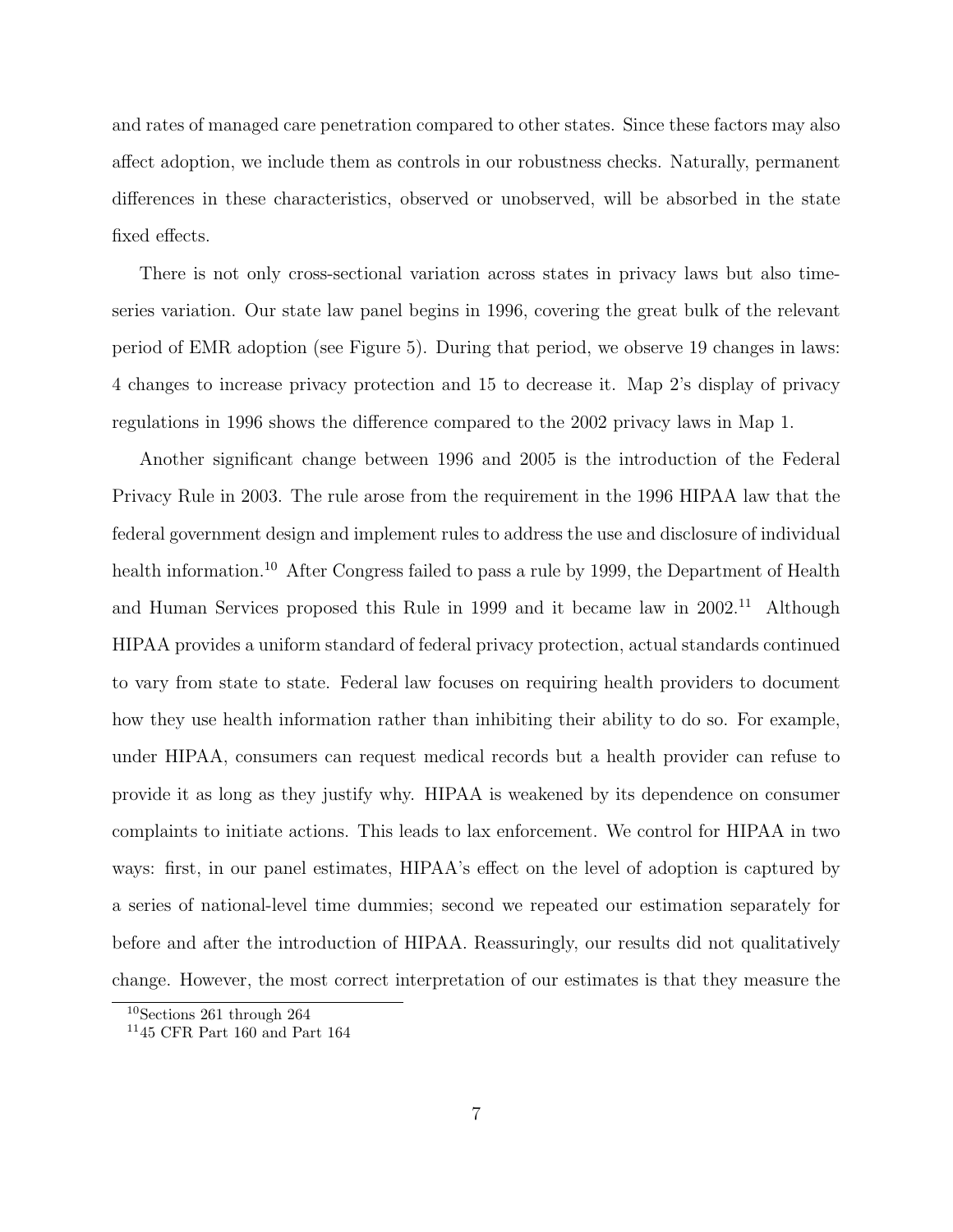effect of state privacy protection above and beyond existing federal regulation.

### <span id="page-7-0"></span>3 Health IT Data and Institutional Background

We use data from the 2005 release of the Healthcare Information and Management Systems Society (HIMSS) Dorenfest database. The 2004 release of this data has been used to study the diffusion of EMR technology in three RAND studies: [Fonkych and Taylor \(2005\),](#page-22-3) [Hillestad, Bigelow, Bower, Girosi, Meili, Scoville, and Taylor \(2005\)](#page-23-0) and [Bower \(2005\).](#page-22-4) Although these studies did not evaluate the role of privacy laws, [Bower \(2005\)](#page-22-4) did note that "Conceivably, privacy demands could forestall benefits of networked technology." The HIMSS database covers the majority of US community hospitals, including about 90 percent of non-profit, 90 percent of for-profit, and 50 percent of government-owned (non-federal) hospitals. However, it excludes hospitals that have fewer than 100 beds and are not members of healthcare systems. This means that HIMSS under-represents small rural hospitals. Ultimately we have data on 4,010 hospitals. Of these, we have records on 3,988 hospitals' decisions on whether to adopt an enterprise-wide EMR system. 1,937 hospitals reported that they adopted EMR. Of these, 1,400 hospitals reported the timing of their adoption of EMR. Since we need information about the timing of adoption to exploit time-series variation in state privacy laws, we dropped the 537 observations where no information about timing was provided.<sup>12</sup>

We measure EMR adoption by whether a hospital has installed or is installing an "Enterprise EMR" system. Figure [3](#page-27-0) displays a screen shot for a typical system. This software is a basic EMR system which underlies other potential add-ins such as Clinical Decision Support, a Clinical Data Repository and Order Entry. The HIMSS database reports information for actual installations as well as contracts for future systems. We define a hospital

<sup>12</sup>Results using cross-sectional variation from 2005 including these 537 hospitals are similar.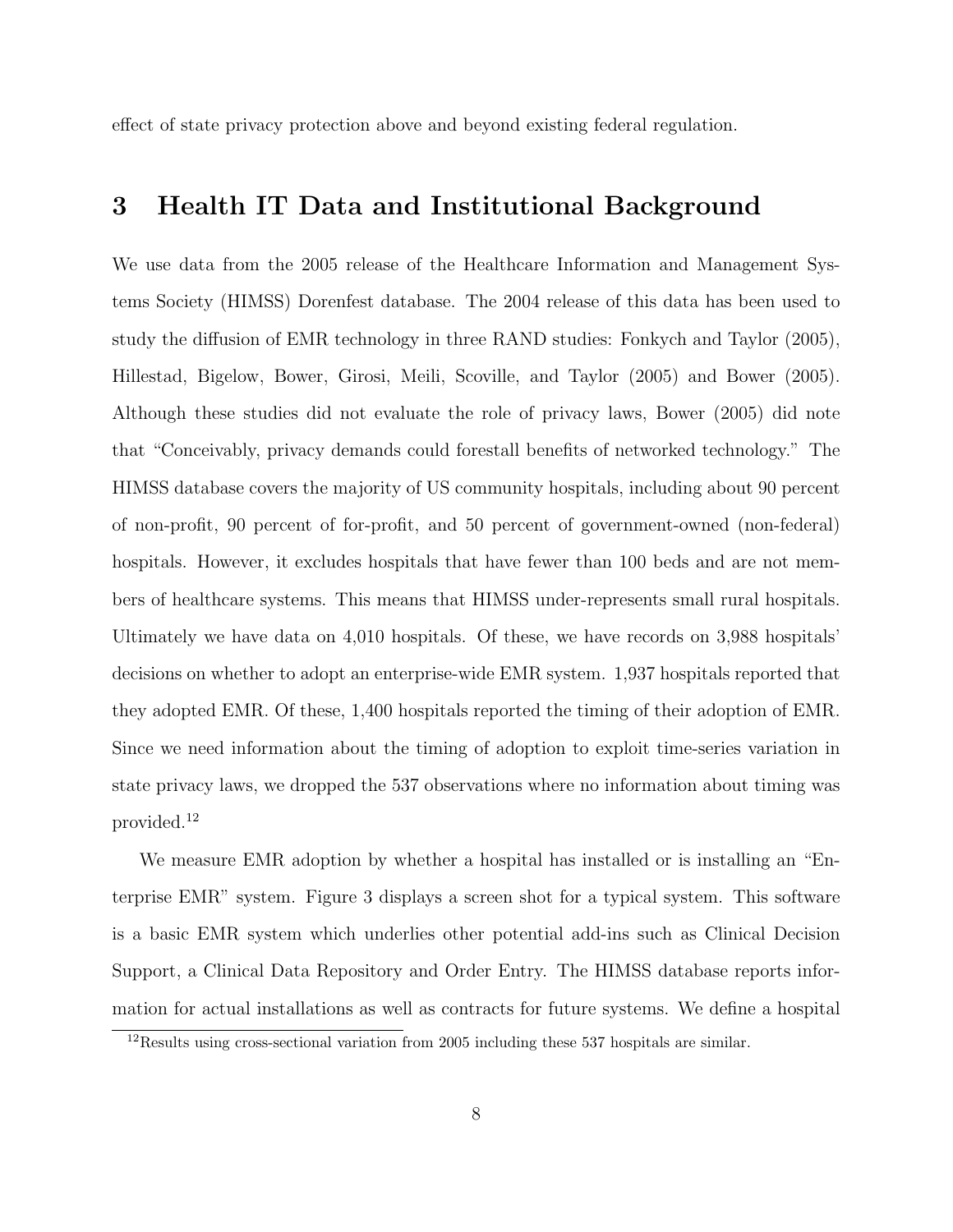as an adopter if its EMR status is "Live and Operational", "Contracted/Not Yet Installed", or "Installation in Process", or if the hospital has an EMR system which it is currently updating.<sup>13</sup>

Though our dependent variable is discrete, we are interested in measuring the underlying costs and benefits of EMR. The benefit, to hospitals of adopting EMR are improved quality of patient care which in turn boosts demand for a hospital, and lower administrative costs. Both increased demand and lower costs should increase profits. Improved patient care may also directly enter into the hospital objective function. As [Dafny \(2005\)](#page-22-5) and others point out, with over 80 percent of hospitals categorized as non-profit or government owned, it may be more appropriate to think of hospitals as maximizing an objective function that increases separately with patient care quality and with profits. In either case it seems appropriate that the benefits of an EMR system are something that a hospital will trade off against its costs.

These potential costs include the upfront costs of software and hardware installation, training and ongoing maintenance. Healthcare executives also complain about another obstacle to EMR adoption: overcoming resistance from physicians. Physicians may not perceive any personal benefits from EMR, and may instead feel that computerization increases their work time and accountability, while hampering their interactions with patients [\(Groopman](#page-23-5)  $(2007)$ ).<sup>14</sup>

We can decompose the benefit of improved patient care promised by EMR technology into a stand-alone and a network benefit. The stand-alone benefit includes shorter hospital stays prompted by better-coordinated care within the hospital, less nursing time spent on administrative tasks and better use of medications in hospitals. We control for these hospital-

<sup>&</sup>lt;sup>13</sup>Alternative specifications excluding the 185 observations where adoption is not yet completed have similar results.

<sup>14</sup>For example, Brian Patty, Medical Director for Information Systems at Fairview Ridges Hospital, reports a frequent physician complaint about EMR as being "I am not a robot. This computer is making me into a robot practicing cookbook medicine" [\(Baldwin \(2005\)\)](#page-22-6).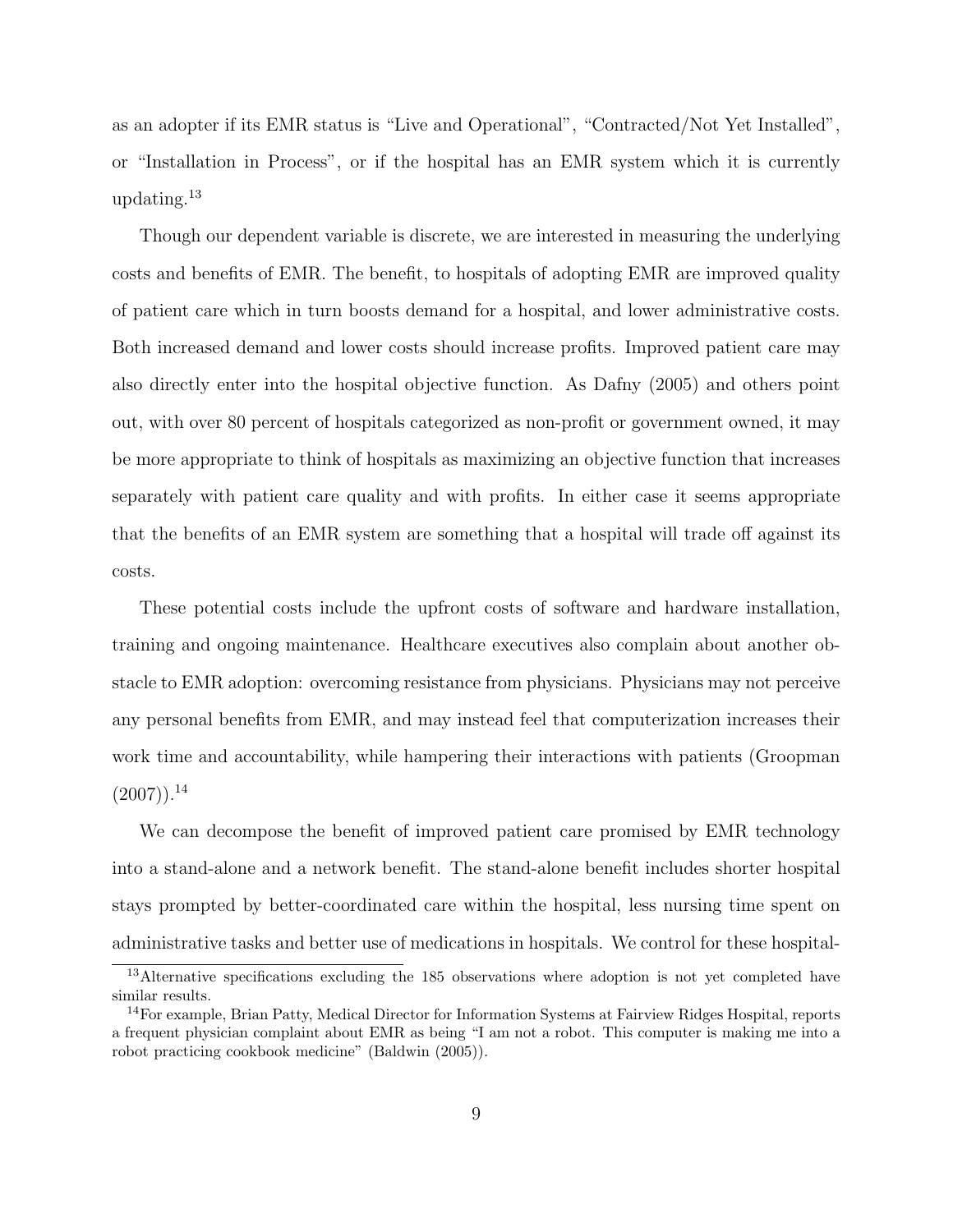specific variations in stand-alone benefits by using controls, such as the number of fullystaffed beds and the number of years open. Table [1](#page-30-0) describes the main variables we include in our regressions.

The promise of being able to use EMR to exchange health records with other hospitals may also improve the quality of patient care. In particular, hospitals can provide better care to patients who have chronic conditions and are seeing a new specialist or emergency room situations where a patient is not able to communicate a medical history or allergies.<sup>15</sup> We capture this network benefit by InstalledHSA; the number of other hospitals in the local health service area who have adopted EMR. We use the 815 Health Service Areas as our definition of the local health market area. These were defined by [Makuc, Haglund, Ingram,](#page-23-6) [Kleinman, and Feldman \(1991\)](#page-23-6) and used in subsequent economic studies such as [Dranove,](#page-22-7) [Shanley, and Simon \(1992\)](#page-22-7) and [Schmidt-Dengler \(2006\).](#page-24-1)<sup>16</sup>

The number of hospitals in the installed base is only a proxy for the ability to transfer EMR information. Although multiple-hospital adoption of EMR is a necessary condition for electronic information transfer, it is by no means sufficient; there also has to be cooperation and coordination across hospitals. The most formal mechanism for linking patient information is through a local regional health information organization (RHIO). A 2006 eHealth Initiative survey [\(Covich Bordenick, Marchibroda, and Welebob \(2006\)\)](#page-22-8) identified over 165 active Health Information Exchange initiatives in the US, of which 45 were being implemented and 26 were fully operational. Over 20 percent of survey respondents reported that they were currently transmitting health information electronically. Given this long process of implementation, it is likely that any installed base measure captures the promise of future health exchange as well as the current ability to do so.

Figures [4](#page-28-0) and [5](#page-29-0) illustrate the dispersion of EMR adoption over time and across health

 $15$ [Brailer \(2005\)](#page-22-0)

<sup>16</sup>For robustness, we have also estimated results for 392 "labor market areas" as defined by the 1990 census using commuting data and obtained similar results.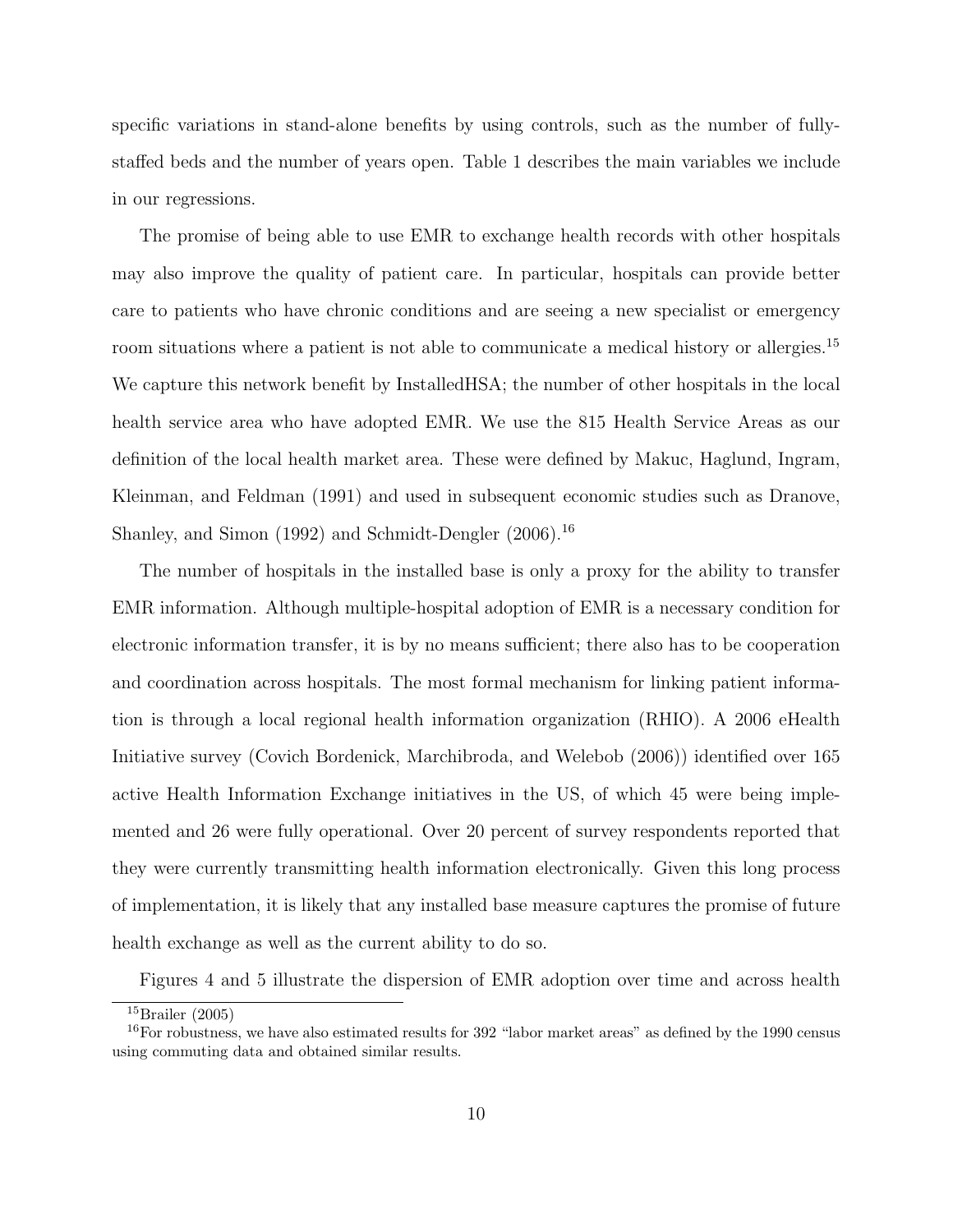service areas. In our first empirical results, we exploit this variation in adoption over time and across regions.

### <span id="page-10-0"></span>4 Panel Estimation and Results

### 4.1 Panel Data

We start by using panel data to explore how changes in privacy regulation over time affect the role that the installed base plays in hospital EMR adoption. We capture this by the interaction between a hospital privacy law and the installed base HospPrivLaw<sup>∗</sup> InstalledHSA.

In the panel data setting, InstalledHSA is a count of the other hospitals who have adopted EMR prior to that year in that Health Service Area. Though we exclude from our observations hospitals who have previously adopted EMR, we include this adoption in InstalledHSA. Conversations with industry specialists reassure us that once adopted, divestiture of an EMR system is rare. We assume that hospitals only consider past adoption and do not use forecasts of future adoption in their decisions. The dependent variable in these panel data regressions is whether a hospital has adopted an Enterprise EMR system. The data for each hospital spans 1999, 2002, and 2005. These years match our data on the status of privacy laws.

Table [2](#page-31-0) presents the results of a simple linear probability model. All specifications include a state and year dummy variables to capture permanent geographic features and secular adoption trends. The first column presents heteroskedasticity-adjusted robust standard errors. The point estimate for HospPrivLaw is positive 0.021 but is not significant. The coefficient on InstalledHSA in the first column is positive 0.013 (with standard errors of 0.002) and is significant at 1 percent. The interaction term HospPrivLaw<sup>∗</sup> InstalledHSA is negative and also highly significant. The coefficient is 0.005, which implies a 38.5 percent reduction in positive correlation with another hospital's adoption.

The InstalledHSA coefficient is a measure of the correlation between one hospital's adop-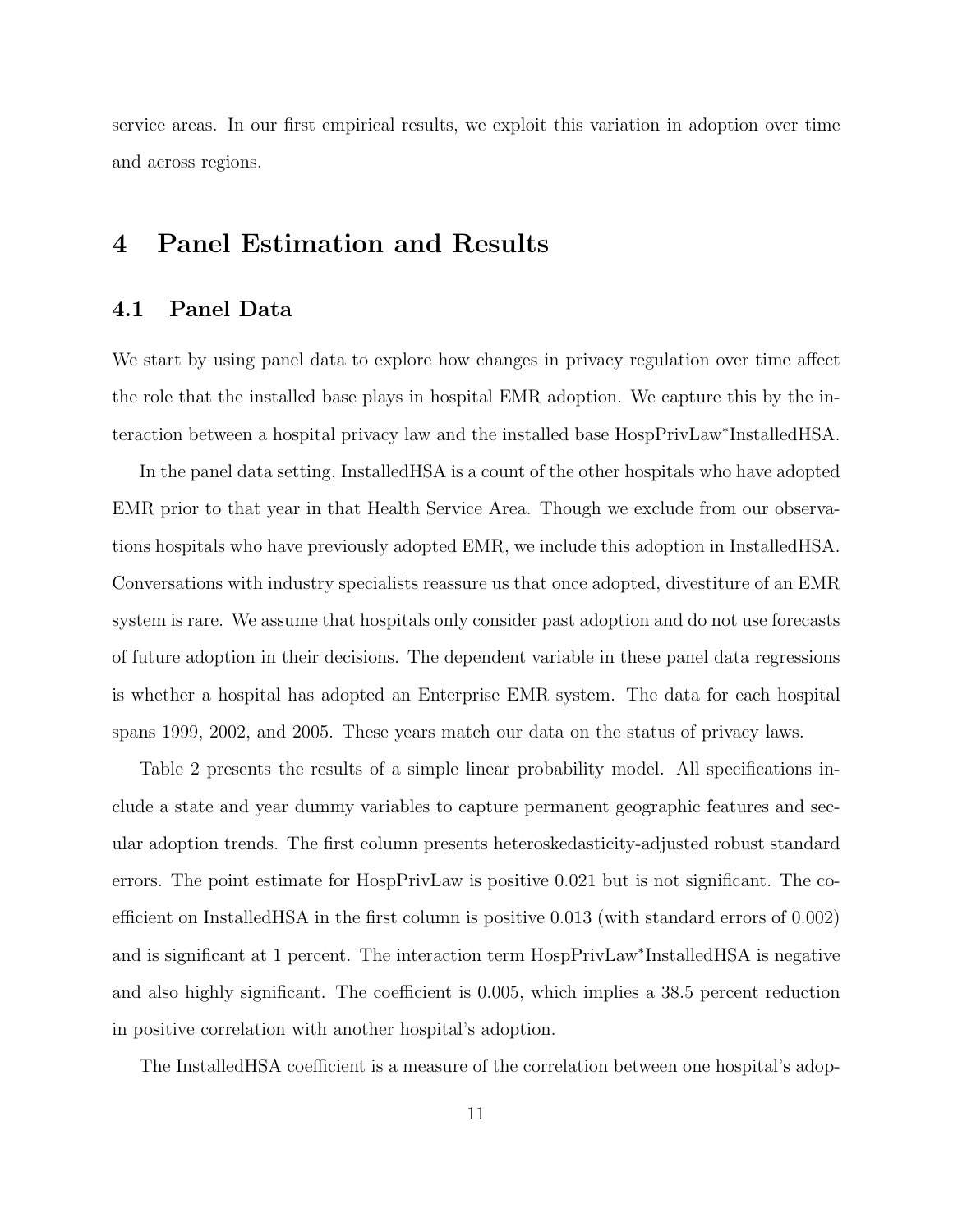tion and adoption by other hospitals in that area. It is tempting to interpret this positive relationship as evidence of network effects: hospitals are more likely to adopt if other hospitals have adopted and make available more medical records for potential patients. However, it is likely that the measured coefficient overstates the extent of network effects. This upwards bias stems from at least three alternative explanations of this positive relationship: (1) informational spillovers, through which local hospitals learn from one another about the benefits of EMR technology but do not establish a medical data network; (2) strategic interactions such as a medical arms race; and (3) common regional shocks, observed by hospitals but not by researchers, to the potential profitability of EMR, operating either through demand or production variables. Therefore, Installed HSA is an upper-bound estimate on the size of the pure network effects, making the 38.5% measure for the reduction in network gains caused by privacy laws a lower-bound estimate. We revisit the issue below, and provide instrumental variable estimates of the network effects in Section [5.](#page-15-0)

That said, neither the informational spillovers story nor the medical arms race story predicts the observed negative interaction between privacy laws and other hospitals' adoption. In particular, any additive shock to EMR profitability that is common to all hospitals in a given market but randomly assigned across markets would fail to predict the negative interaction term. Therefore, the observed pattern, which combines a positive InstalledHSA estimate and a negative HospPrivLaw<sup>∗</sup> InstalledHSA estimate, provides stronger evidence for network effects than correlated adoption does alone.

The regressions in Table [2](#page-31-0) include three additional covariates that capture differences across hospitals and local markets. The hospital-level controls are a measure of size (number of staffed beds) and age (years opened). The market control is the number of hospitals in the HSA. Each of the coefficient estimates for the controls is individually significant: larger and older hospitals, and hospitals operating in markets with fewer competitors, are more likely to adopt EMR technology. EMR adoption entails substantial upfront and fixed costs, and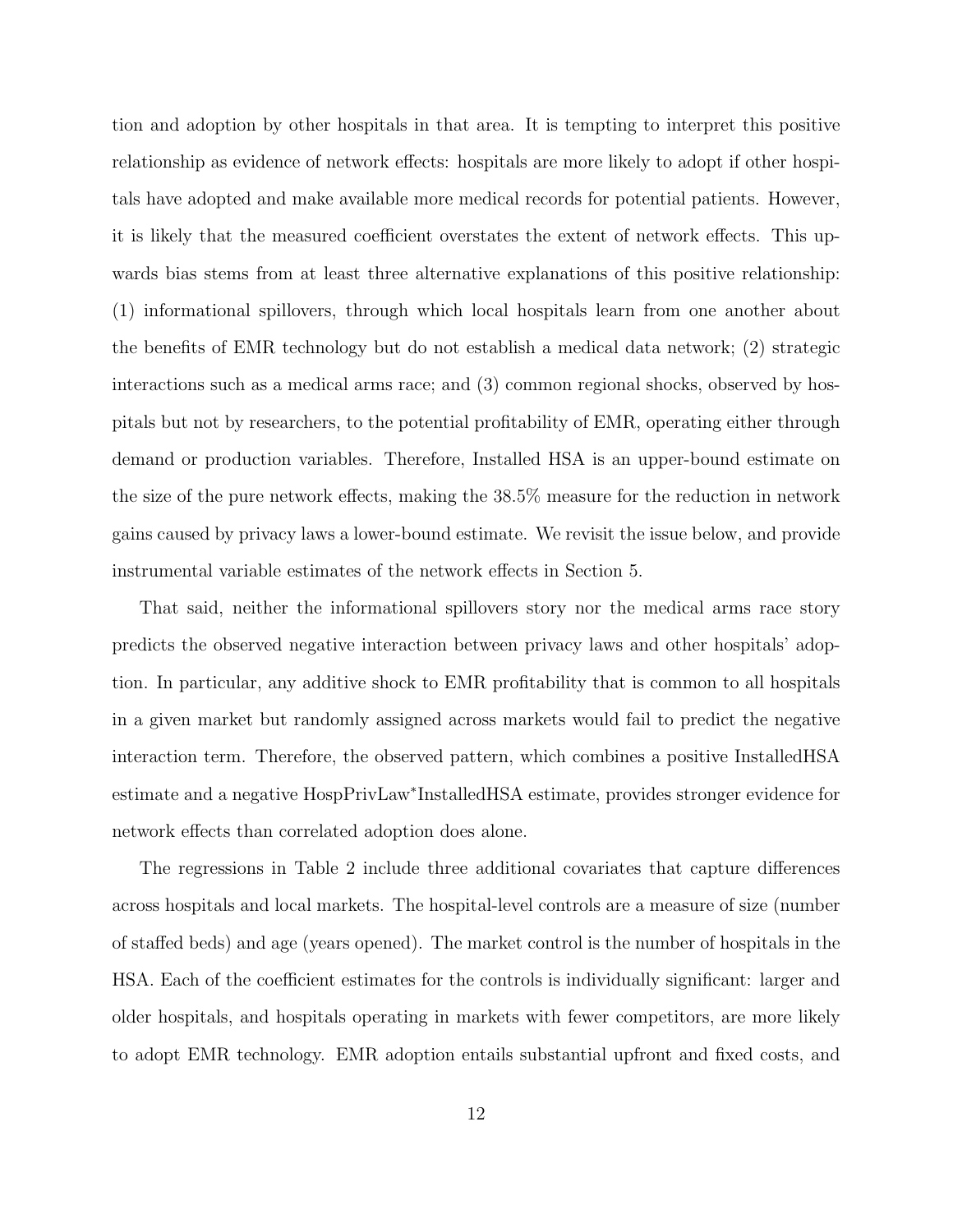produces potential gains that increase in the number of patients, by reducing the per-patient cost of paperwork. Hence, the positive effects of size and of age, which is likely related to prestige, are in the expected direction. MultiHSAHosp is an indicator variable for whether a hospital is part of a chain of hospitals which span multiple networks. Hospitals that are part of a multiple-region hospital chain are less likely to adopt EMR. Industry professionals have told us that this is because multi-region hospitals are more likely to have an old, DOS-based server infrastructure, which is harder to update and interface with EMR.

While it is certainly possible that the "number of hospitals" measure is capturing some unobservable market characteristics such as regional shifts in taste for technology, and that therefore the coefficient should not be interpreted as a structural parameter, the direction of the effect is also consistent with theoretical predictions. Markets with fewer hospitals suffer less from coordination problems; in the extreme case, monopolist hospitals internalize virtually all gains from technology adoption. Though our parameters are not structural and should not be interpreted a causal effect of market structure our results echo research by IO economists such as [Lenzo \(2005\),](#page-23-7) [Hamilton and McManus \(2005\)](#page-23-8) and [Schmidt-Dengler](#page-24-1) [\(2006\)](#page-24-1) who have found competitive structure affects health care technology adoption.

To insure against correlation caused by state-specific trends which cannot be captured by our series of time and state dummies, we include additional controls. Unfortunately, the Dorenfest Database only records information for these covariates for a sub-sample of hospitals. Columns 2 and 3 of table [2](#page-31-0) report results from estimation on the limited sample (7,387 observations instead of 9,943) with the following additional variables: share of revenue from managed care, revenue share from the major public insurance programs (Medicaid and Medicare), area population and area median income. The second column presents robust standard errors with further control variables, and the third column presents results with robust standard errors clustered for the state to account for arbitrary correlation within a state. Consistent with the findings of [Baker and Phibbs \(2002\),](#page-22-9) [Fonkych and Taylor](#page-22-3)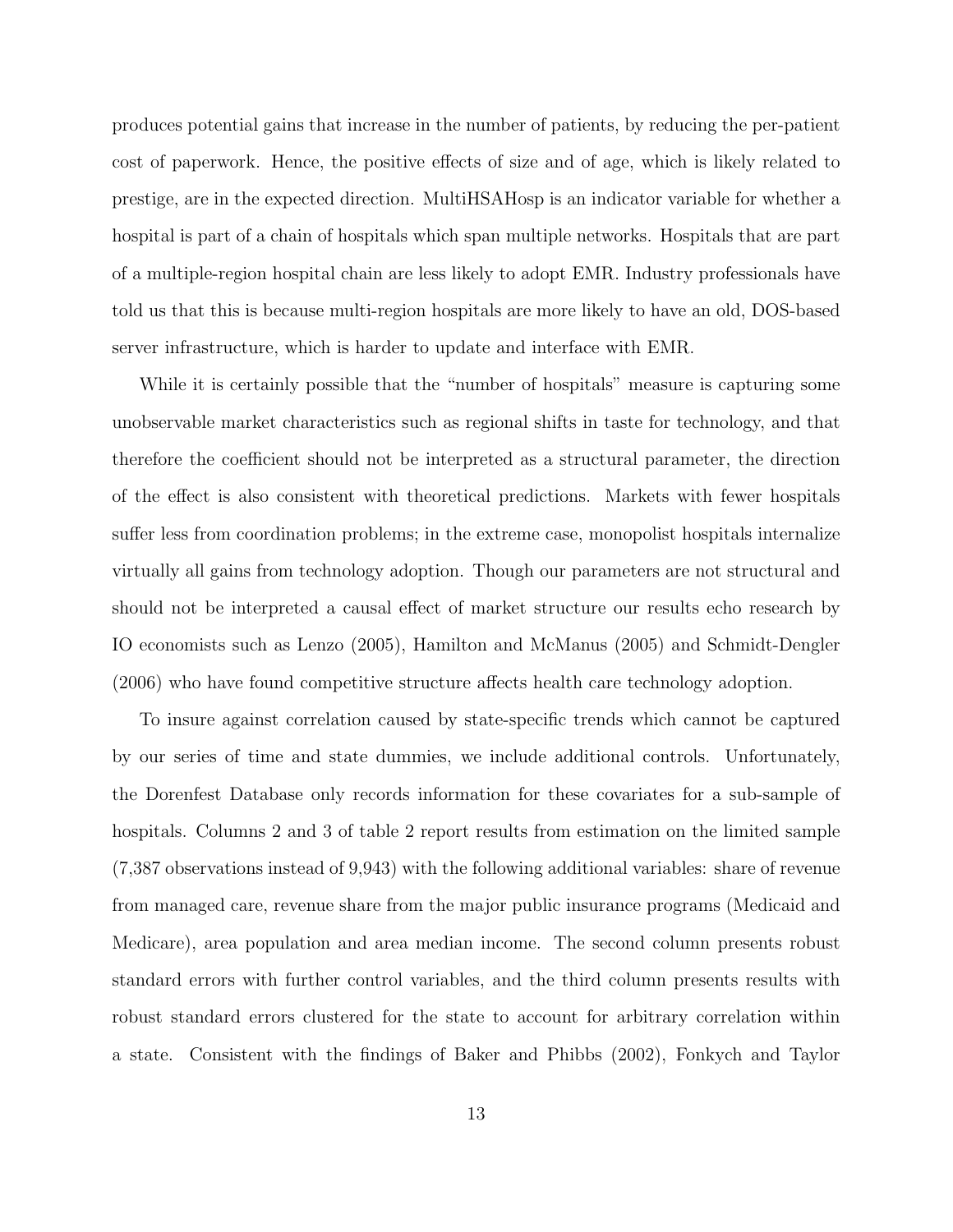[\(2005\)](#page-22-3) and [Acemoglu and Finkelstein \(2006\)](#page-21-0) the public insurance variables are negative (and statistically significant for Medicare), indicating that hospitals with a greater share of payments from private insurance are more likely to invest in EMR technology. The managed care and teaching variables were not significantly different from zero.

The influence of the main variables is qualitatively unchanged: HospPrivLaw has a positive and insignificant coefficient, InstalledHSA is positive and highly significant, and HospPrivLaw<sup>∗</sup> InstalledHSA is negative, significant, and about 40% of the size of the InstalledHSA coefficient. The estimates for hospital size, age, and number of hospitals in the local market are not sensitive to the inclusion of additional regressors.

We interpret HospPrivLaw<sup>∗</sup> InstalledHSA as capturing the extent to which state privacy laws reduce a hospital's benefits from an installed base of other hospitals to exchange health information with. An alternative and non-causal interpretation would require some unobserved underlying conditions that were correlated with both state privacy laws and with the importance of other hospitals' EMR adoption on a hospital's own adoption. The most compelling alternative interpretation we have come across is that rural states have lower population densities, reducing the value of transferring information. A more rural and consequently more conservative state is simultaneously more likely to enact privacy laws. We rule this out by including a control for population density on the right-hand side which proves to be insignificant, and by noting that density is uncorrelated with privacy regulation.

We use a linear probability model for our initial results because the interpretation of interaction terms and fixed effects is simplest in a linear framework [\(Ai and Norton \(2003\)\)](#page-21-1). However, since the linear model may only be a weak approximation to some unknown true functional form, we also check our results against the results from alternative non-linear models such as a discrete choice Probit and a survival time Cox Proportional Hazards model.

Table [3](#page-32-0) displays results from a Probit model, and Table [4](#page-33-0) presents results for a survival time model using a Cox Proportional Hazards specification with time-varying covariates.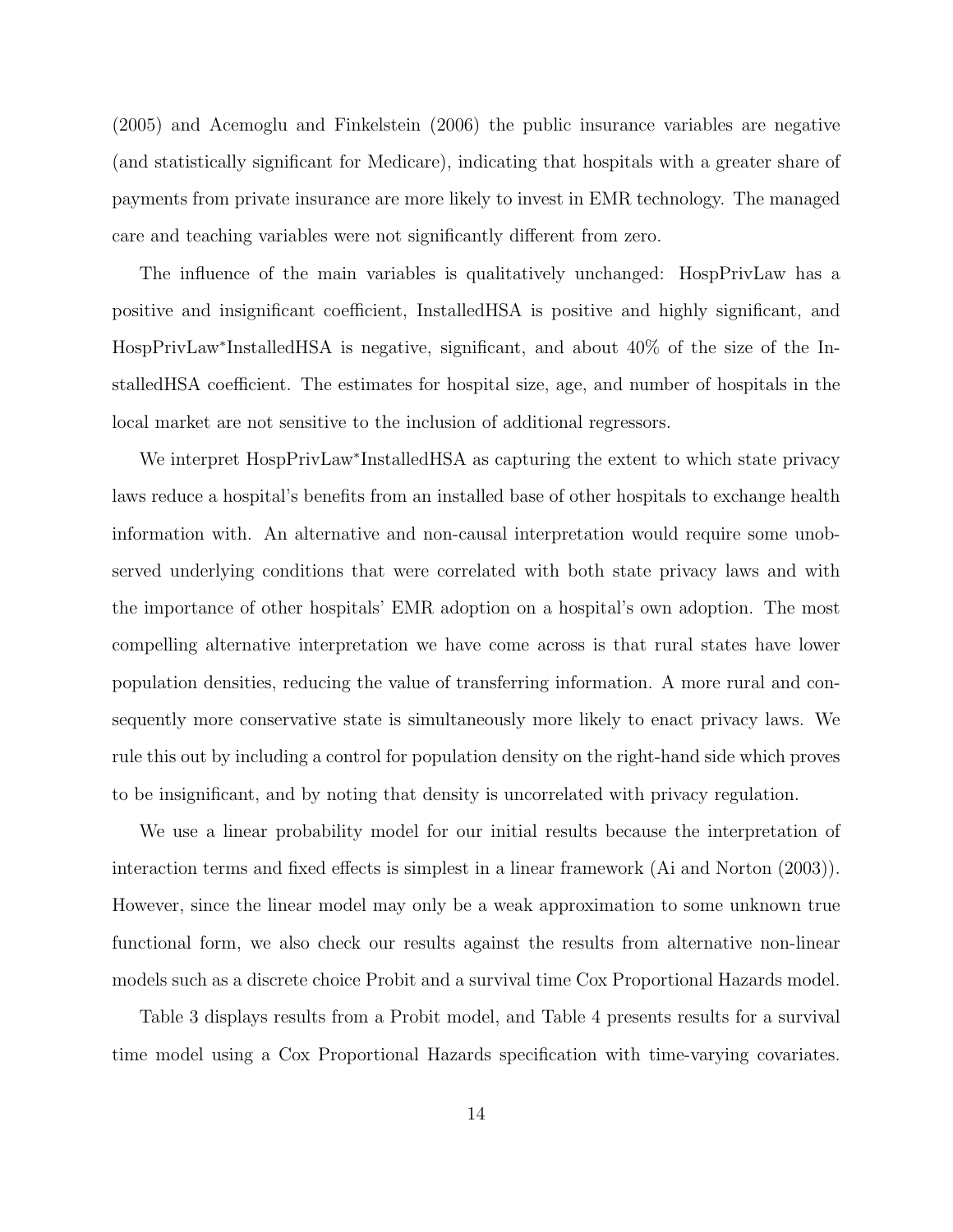While the Probit model more closely captures the discrete choice model estimated in Table [2,](#page-31-0) the survival time model has the advantages of more flexibly fitting the underlying hazard rate and of explicitly modeling the fact that an EMR system is usually a sunk and irreversible investment. The regressors are the same as for Table [2.](#page-31-0) The key findings from the linear probability model are confirmed, and even increase in precision. The positive and significant coefficient on InstalledHSA, together with the negative and significant interaction HospPrivLaw<sup>∗</sup> InstalledHSA, provide additional evidence of network effects that diminish under strict privacy rules. The estimated extent of the dampening caused by privacy rules is similar in the non-linear models: 35 percent in the Probit, and 33 percent in the Hazard model.<sup>17</sup>

In addition to offering substantive evidence about the role of privacy in the diffusion of technology, these findings also contribute to a growing literature on the identification of network effects. Our estimates suggest that hospitals react positively to other hospitals' adoption when information can flow freely and is not restricted by state privacy laws. We interpret this positive correlation as evidence of network effects. Classically, economists such as [Farrell and Saloner \(1985\)](#page-22-10) and [Katz and Shapiro \(1985\)](#page-23-9) have worried than network effects can lead to suboptimal outcomes due to coordination failure. Here, we show that inhibiting network effects through restricting medical information flow can reduce a hospital's likelihood of adoption. One reason that identification of geographic network effects is challenging is that there may be unobservable regional differences in tastes and institutions across networks which could also explain correlated adoption decisions. The previous literature on identifying network effects, such as [Tucker \(2006\)](#page-24-2) and [\(Gowrisankaran and Stavins 2004\)](#page-22-1), has focused on finding exogenous shifters of adoption to study the causal effect of one agent's adoption

 $17\text{As discussed by Ai}$  and Norton (2003) the interpretation of interaction terms in non-linear models is problematic. To confirm our findings we also estimated the interaction in the Probit model using the formula in [Ai and Norton \(2003\).](#page-21-1) The interaction term was negative and significant at the 10 percent level.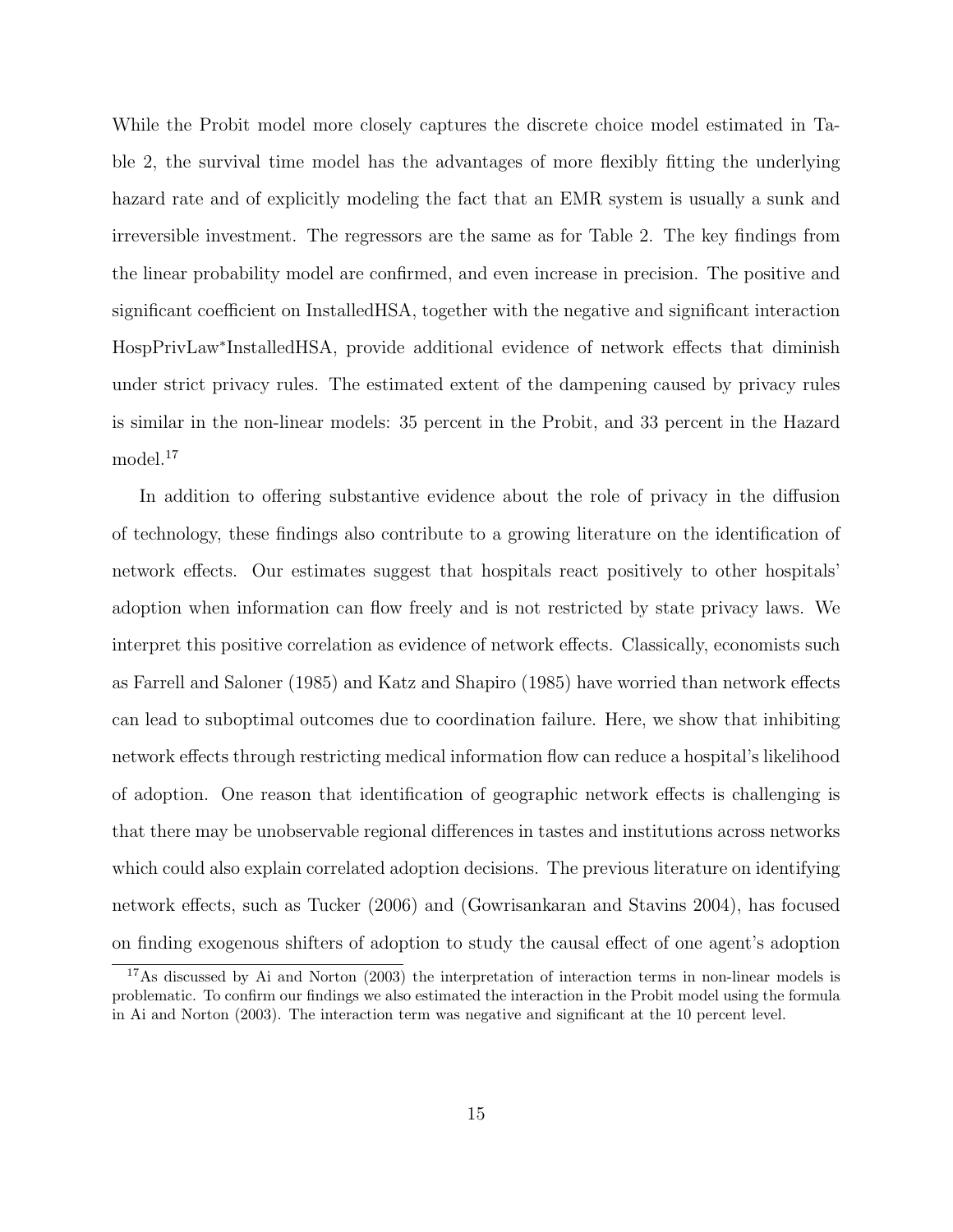on another.<sup>18</sup> In this paper we infer network effects from an exogenous shift in the ability of agents within a network to transfer information across a network. To our knowledge this approach of exploiting exogenous variation in the ability to use a network has not been used before as a means of identifying network effects, despite being the closest approach to identifying network effects based on actual usage of the network.

## <span id="page-15-0"></span>5 Endogeneity of the Installed Base

Section [4](#page-10-0) emphasized that the coefficient on InstalledHSA in Tables [2](#page-31-0) to [4](#page-33-0) should not be interpreted as a causal network effect. There are many alternative reasons that a hospital's adoption of EMR could be correlated with the adoption of other local hospitals. For example, neighboring hospitals may share a taste for technology; there may be informational spill-overs between hospitals about EMR technology; or there may be a particularly adept software vendor working for a national firm in that region. We are interested, however, in estimating a causal network effect where we can trace the effect of one hospital's adoption on the adoption decisions of neighboring hospitals.

In this section, we use instrumental variables to identify a causal network effect for our installed base measure. We follow [Gowrisankaran and Stavins \(2004\),](#page-22-1) who identify network effects in banking payments technology and use the characteristics of other hospitals in the networks as instruments for the installed base measure InstalledHSA. For the estimates to be valid, the exclusion restriction must hold that the characteristics of neighboring hospitals must have no direct impact on the EMR adoption decisions. We use three instruments. The first is the average number of beds for other hospitals in the HSA. The second is the average number of years that other hospitals in the HSA have been open. Last, we use the number of hospitals in that HSA that are owned by a parent company that owns hospitals in multiple

<sup>18</sup>[\(Rysman 2004\)](#page-23-10) used exogenous shifters of costs in his study of yellow pages adoption.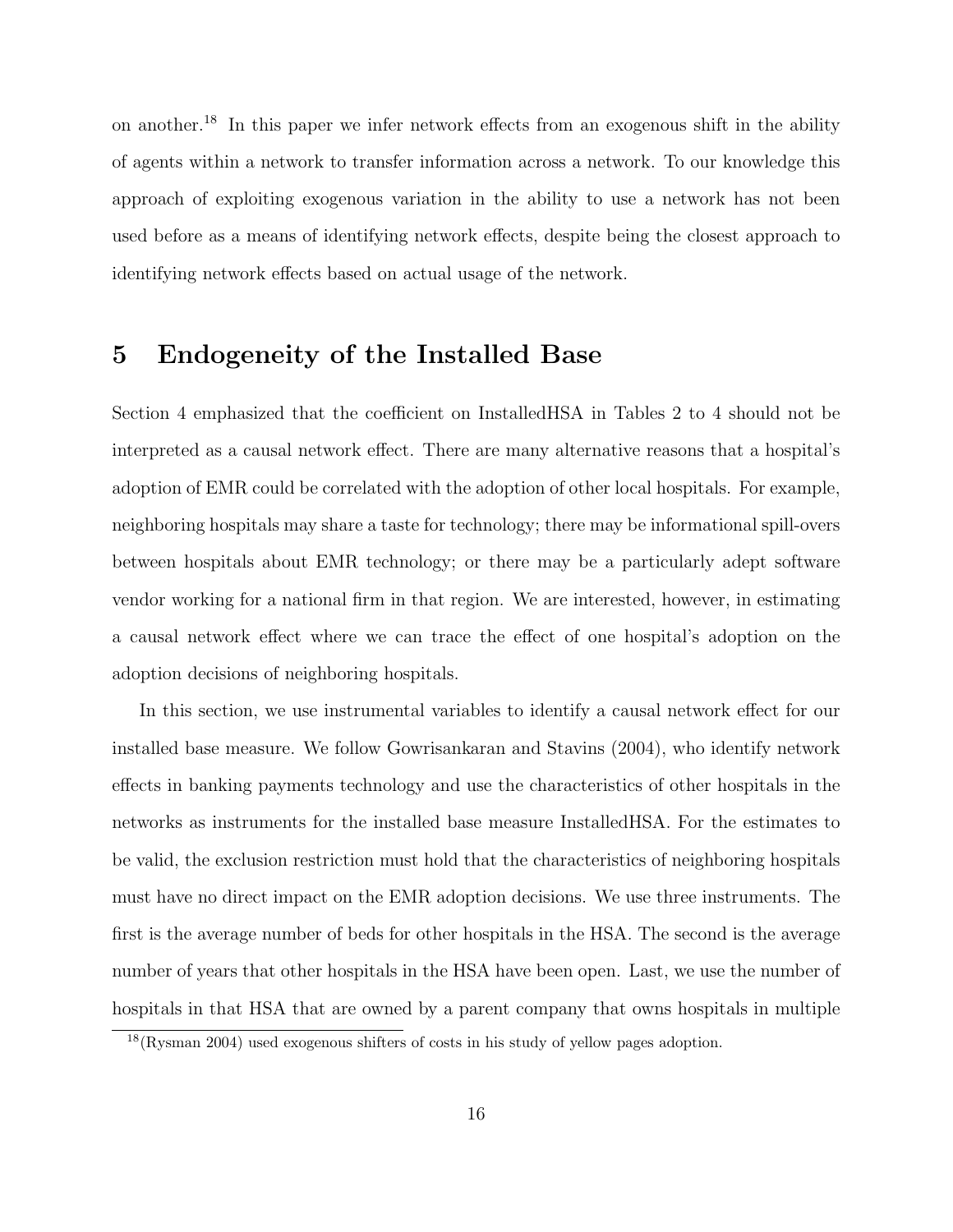HSAs. We take whether a neighboring hospital has branches across HSAs as exogenous to the confounding factors discussed above. The disadvantage of these instruments is that they do not vary across time in a way that would allow us to identify time effects and state effects.

We first obtain estimates for hospitals in states without hospital privacy laws, using a GMM probit with instrumental variables model to address the endogeneity of InstalledHSA. These results are presented in Table [5,](#page-34-0) alongside the results of the basic Probit on the same hospital sample. The first stage regressions presented in [5](#page-34-0) suggests that the instrumental variables are significant predictors of adoption at the HSA level, satisfying a necessary condition for their validity. The first stage estimates regarding hospital age, and multi-region and size are consistent with earlier estimates.

As anticipated, the basic Probit estimate of InstalledHSA is biased upward, as the IV estimate is substantially smaller (0.088 versus 0.059), but still large and statistically significant at the 10% level. This implies that network benefits are present across hospitals in a local area for EMR adoption, but it does not isolate information transfer as the source of these network effects. Turning to states with hospital privacy coverage, we again find evidence of upward bias in the basic Probit. The IV estimate of InstalledHSA is reduced from 0.041 to a negligible and statistical insignificant 0.007 (standard error of 0.008). Together, these results show that network effects do indeed promote EMR diffusion, but that the gains are virtually eliminated by state privacy laws. Furthermore, the constant terms are more negative and significant in privacy law states, indicating that privacy laws are associated with lower overall adoption rates, conditional on observable factors. Given that network externalities can lead to multiple equilibria, the coefficient estimate for InstalledHSA should be interpreted as an equilibrium, rather than a structural effect, as in [\(Gowrisankaran and Stavins \(2004\)\)](#page-22-1).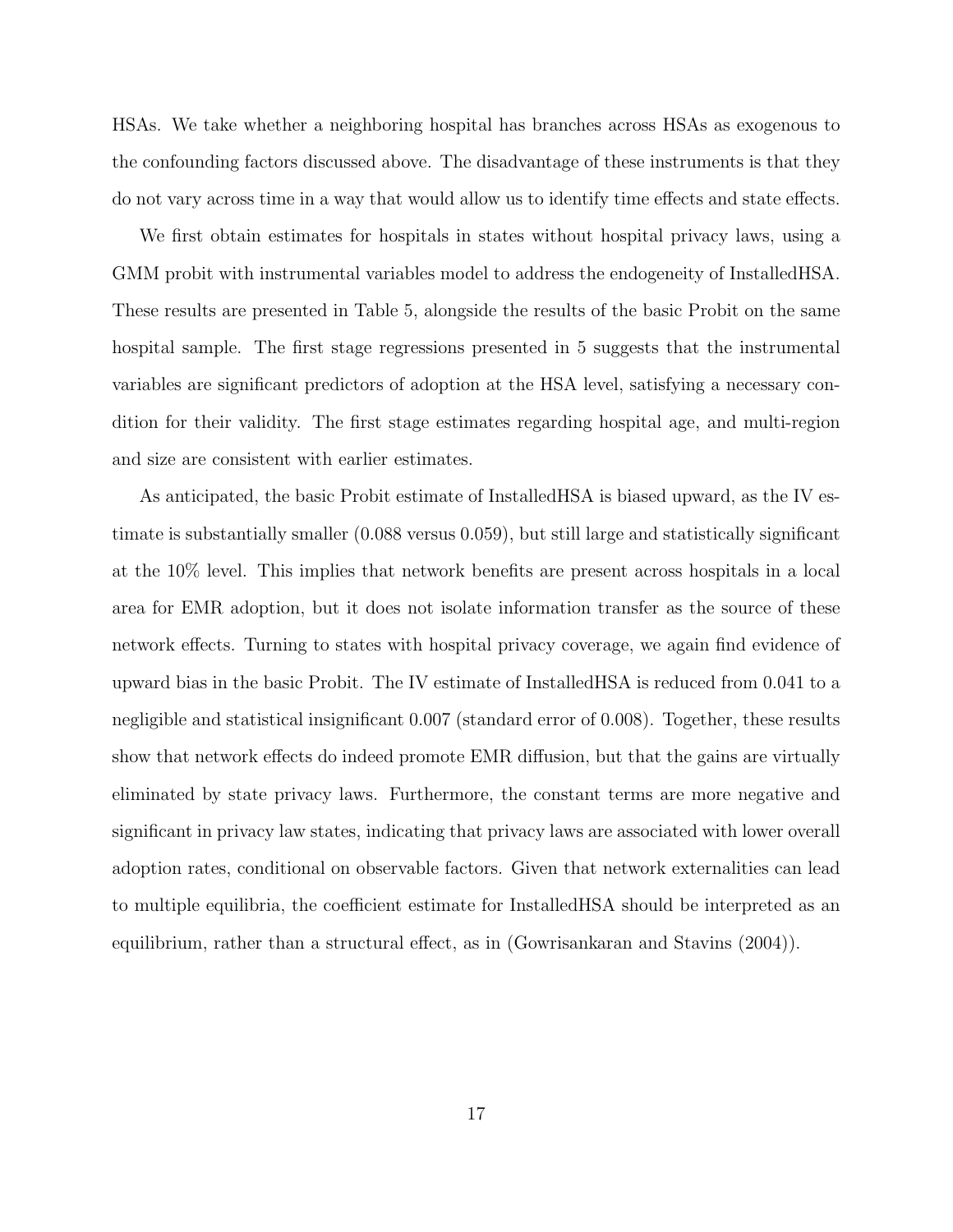### <span id="page-17-0"></span>6 Effect of State Privacy Laws on Adoption

In our initial results we focused on the interaction between the InstalledHSA and Hosp-PrivLaw because taken independently these variables were likely to be endogenous. The previous section addressed the endogeneity of the installed base. In this section we address the endogeneity of state privacy laws. The concern is that these laws could be correlated with unobserved state characteristics that may also be correlated with the profitability of EMR technology to the hospital. For example, the enactment of privacy laws could be positively correlated with the underlying sophistication, lobbying force and associated financial resources of patients. And these unobserved influences on the legislative process could also affect technology adoption.

To deal with this endogeneity we use a GMM probit model with instrumental variables. An ideal instrument would be something which shifted state privacy laws but was not correlated to unobservable influences of a hospital's technology adoption decision. We use as an exogenous shifter tastes for privacy as proxied for by the proportion of people in state signed up for the national "Do Not Call" registry.<sup>19</sup> Individuals who sign up for the national "Do Not Call" registry do not want tele-marketers to contact them at home, and may have stronger tastes for privacy. [Varian, Wallenberg, and Woroch \(2005\)](#page-24-3) describes the data summary statistics about this data. It seems likely that variation in signups to the do not call list are unrelated to hospital demand or returns to technology investment in healthcare, and should have no independent effect on EMR adoption.

Table [6](#page-35-0) reports results from GMM Probit estimates of hospital EMR adoption, treating privacy laws as endogenous.<sup>20</sup> Since the instrument is time-invariant and collected from 2002, we use a cross-sectional sample of all EMR adoption in 2002. The first stage of the GMM

<sup>19</sup>We thank Hal Varian for this idea. We thank Fredrik Wallenberg for giving us the data,

<sup>&</sup>lt;sup>20</sup>Since the estimation of binary endogenous regressor can be problematic in a discrete choice model we also tried a linear probability model specification. The results were qualitatively similar. We also estimated a regression where we put our instrument directly into the regression and obtained similar results.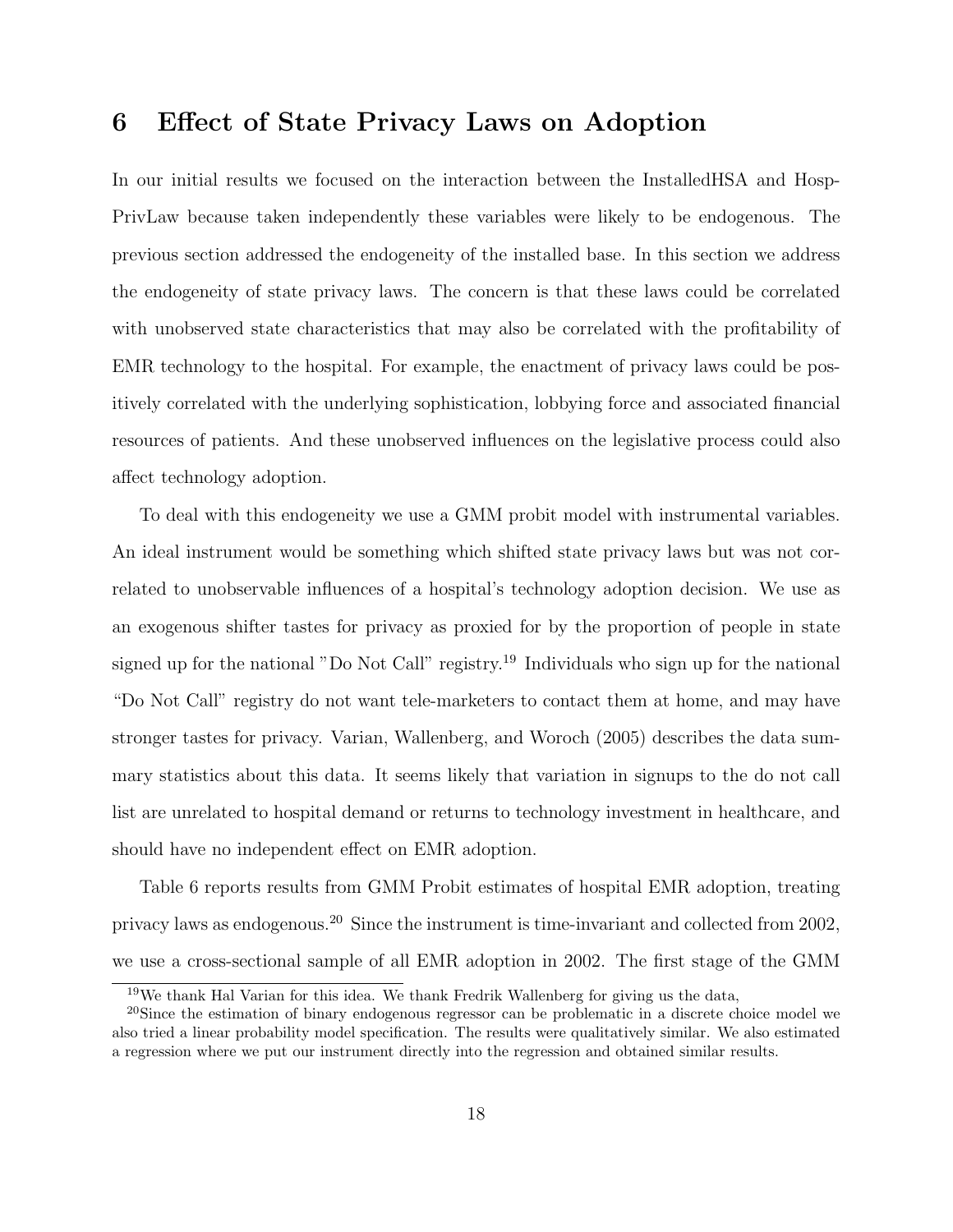regressions shows that, reassuringly, the proportion of sign-ups to the do not call list was a strong and significant predictor of state privacy laws. The level effect of the HospPrivLaw goes from positive (0.066) to negative  $(-1.100^*)$  and significant at the 10% level. A calculation of the marginal effects suggest that a state privacy law reduces a hospitals propensity to adopt EMR by  $29\%$ .  $^{21}$ 

### <span id="page-18-0"></span>7 Adoption of Compatible Systems

These previous results document that state privacy regulations affect current levels of EMR adoption. However, state privacy regulation could have a longer lasting impact if hospitals who could potentially exchange information adopt non-compatible systems. When hospitals buy EMR systems from different vendors, these systems may be incompatible if they use different data formats. Therefore, sharing information electronically becomes cumbersome and costly if two hospitals' EMR software is not inter-operable.

Choices over inter-operability may be affected by state privacy laws. In this paper we focus on whether a hospital located in an area where many other hospitals have chosen inter-operable systems is more likely to also choose an inter-operable system if there are no privacy laws. The underlying idea is that privacy laws diminish the size of potential network benefits from the transfer of patient information. Therefore, they should diminish the relative importance of installing a compatible EMR system. Correspondingly, privacy laws may imply that hospitals will be less deterred from choosing a non-compatible system even if other nearby hospitals have compatible systems. While common unobservable factors can provide an alternative explanation for correlated adoption by vendor type, they cannot explain differences by privacy statute.

<sup>&</sup>lt;sup>21</sup>We tried specifications which instrument for InstalledHSA and HospPrivLaw<sup>∗</sup>InstalledHSA as well using a pairwise interactions between the instruments in table [5](#page-34-0) and the proportion of people signed up to the do not call list. The results for InstalledHSA and HospPrivLaw<sup>∗</sup> InstalledHSA were qualitatively similar to previous results but not significant at conventional levels.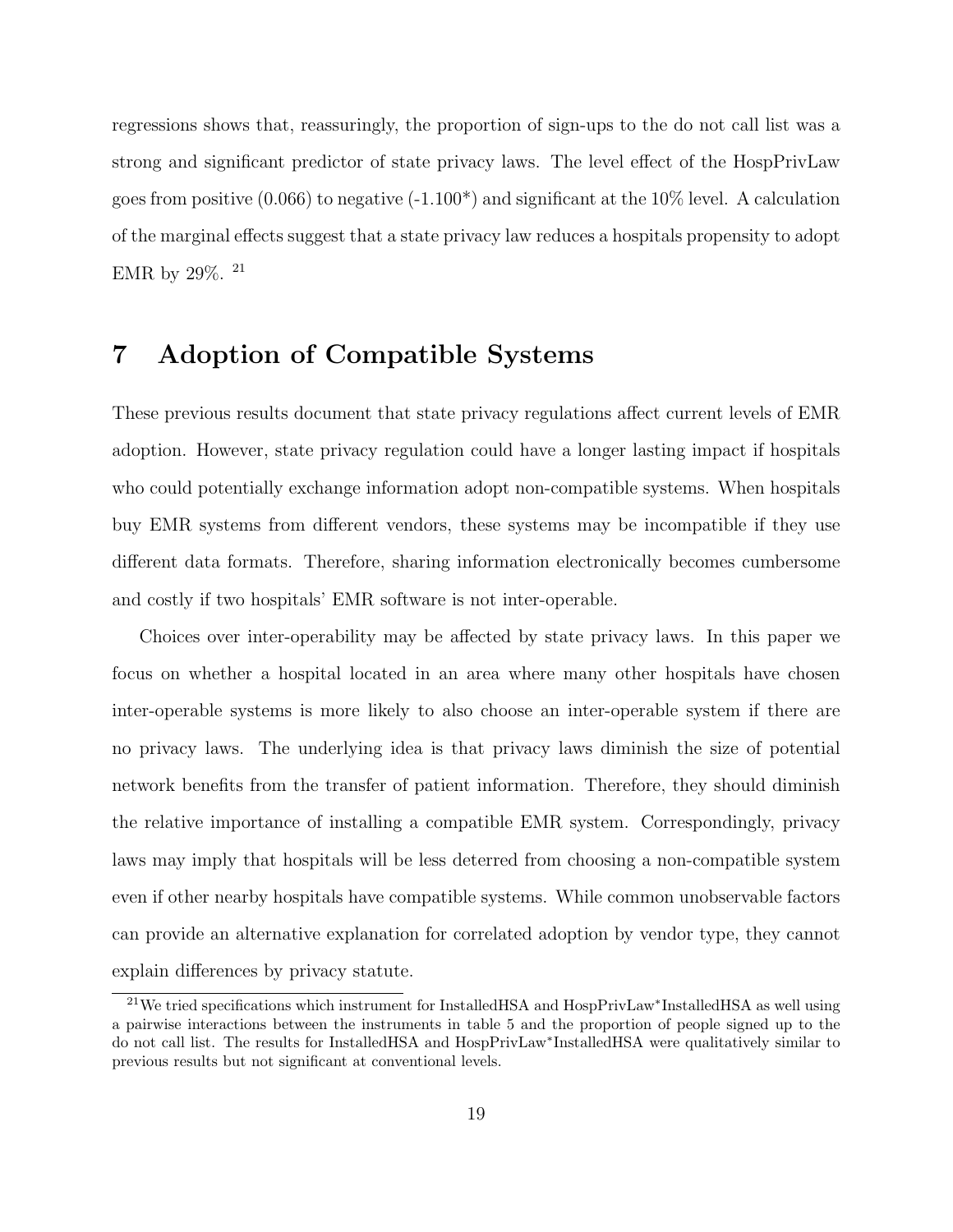The HIMSS database tells us the vendor a hospital purchased their EMR system from, but does not supply information about the compatibility of that software. We gathered this information from the IHE project, which promotes the coordinated use of established standards such as DICOM and HL7 to record information about patient care. It listed seven vendors who had made explicit integration statements. They were Cerner Corporation, GE Healthcare, IDX, McKesson Provider Technologies, Philips Medical Systems and Siemens Medical Solutions.<sup>22</sup> We categorized hospital technology purchases into compatible and non-compatible systems.

We estimated three separate specifications: The decision to adopt compatible technology; the decision to adopt incompatible technology; and the decision to adopt one largely closed loop proprietary system.<sup>23</sup> First, Table [7](#page-36-0) presents estimates for the adoption of compatible EMR systems. The coefficient on installed base of compatible systems, InstalledCompHSA, is positive 0.020 (and significant at 1% across specifications). When a state privacy law is in place, the effect of the compatible installed base on adoption is reduced. The coefficient on InstalledNonCompHSA, the installed base of non-compatible systems, is negative 0.009 (significant at 5% or lower). This suggests that when hospitals can exchange information freely they are less likely to choose a compatible system when other hospitals have installed incompatible systems. However, this effect is almost entirely canceled out in states which do have privacy laws as the interaction terms HospPrivLaw<sup>∗</sup> InstalledNonCompHSA is -0.009.

This pattern is repeated for the adoption of non-compatible EMR systems in Table [8.](#page-37-0) The coefficients of interest in the table are all significantly different from zero at the 5% level, with the exception of HospPrivLaw<sup>∗</sup> InstalledCompHSA. Adoption of non-compatible systems by other area hospitals has a positive 0.019 (standard error of 0.004) effect. When a state has a privacy law this effect is reduced by 0.011. An installed base of compatible

 $^{22}\mathrm{As}$  listed by http://www.ihe.net/resources/ihe\_integration\_statements.cfm in July 2006.

<sup>&</sup>lt;sup>23</sup>We present estimates for each of these specifications separately. We have also estimated a nested model which produces similar results.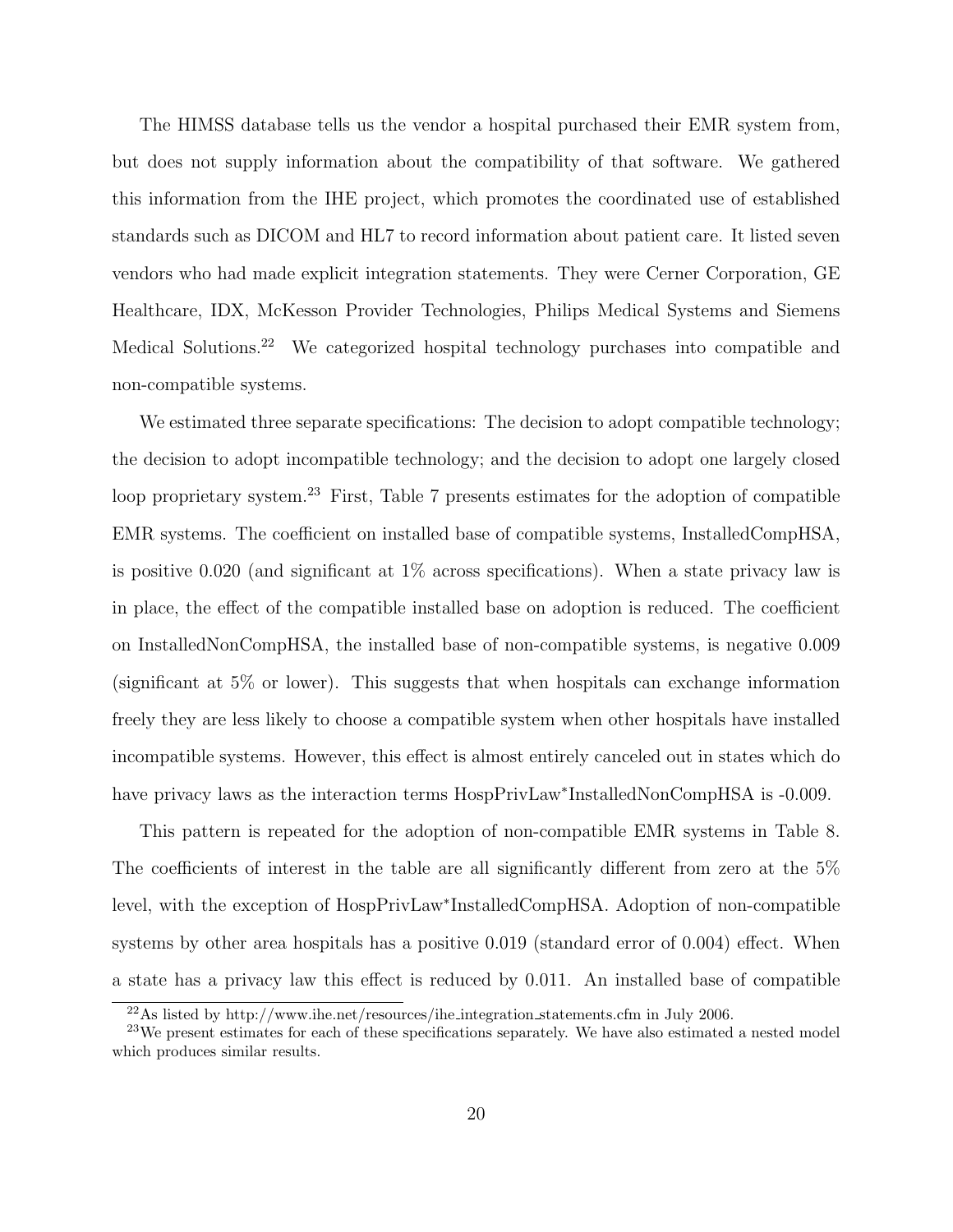systems, however deters adoption of a non-compatible systems, but again in states with privacy laws the point estimates suggest that this deterrence effect is canceled out.

Correlated between adoption decisions for non-compatible EMR is most reasonable for purchases from the same vendor, since non-compatible systems are not necessarily interoperable across vendors. We check that this is the process underlying Table [8](#page-37-0) by focusing on the decision to invest in EMR from a single large vendor named Meditech that has been described as having a closed-loop proprietary system. Results are shown in Table [9.](#page-38-0) The coefficient on InstalledNonCompHSA now increases to a highly statistically significant 0.021, and decreases if there is privacy regulation (HospPrivLaw<sup>∗</sup> InstalledNonCompHSA is -0.014, significant at 1%). This suggests that privacy laws reduce choices for compatibility in this instance by over two thirds. There is a negative correlation with adoption of EMR from compatible vendors of -0.003, an effect that does not vary with privacy law.

This suggests that the privacy regime drives the types of EMR systems that hospitals purchase. Therefore, current state privacy regulations both deters hospitals from adopting an EMR system and also deters hospitals from choosing inter-operable systems. This could have costly implications in the future for regional health data exchanges.

### 8 Conclusion

In this paper, we present evidence from panel data that the enactment of state privacy laws restricting the transfer of medical information from hospitals inhibits over 25 percent of the network effects which would have otherwise promoted a hospital's adoption of EMR. Further evidence using instrumental variables suggests that in states which have no privacy laws, one hospital's adoption increases the propensity of another hospital to adopt by 6 percent. In states with privacy laws, network effects are negligible. Variation in tastes for privacy across states as measured by sign-ups to the "Do Not Call" list is a potential source of variation state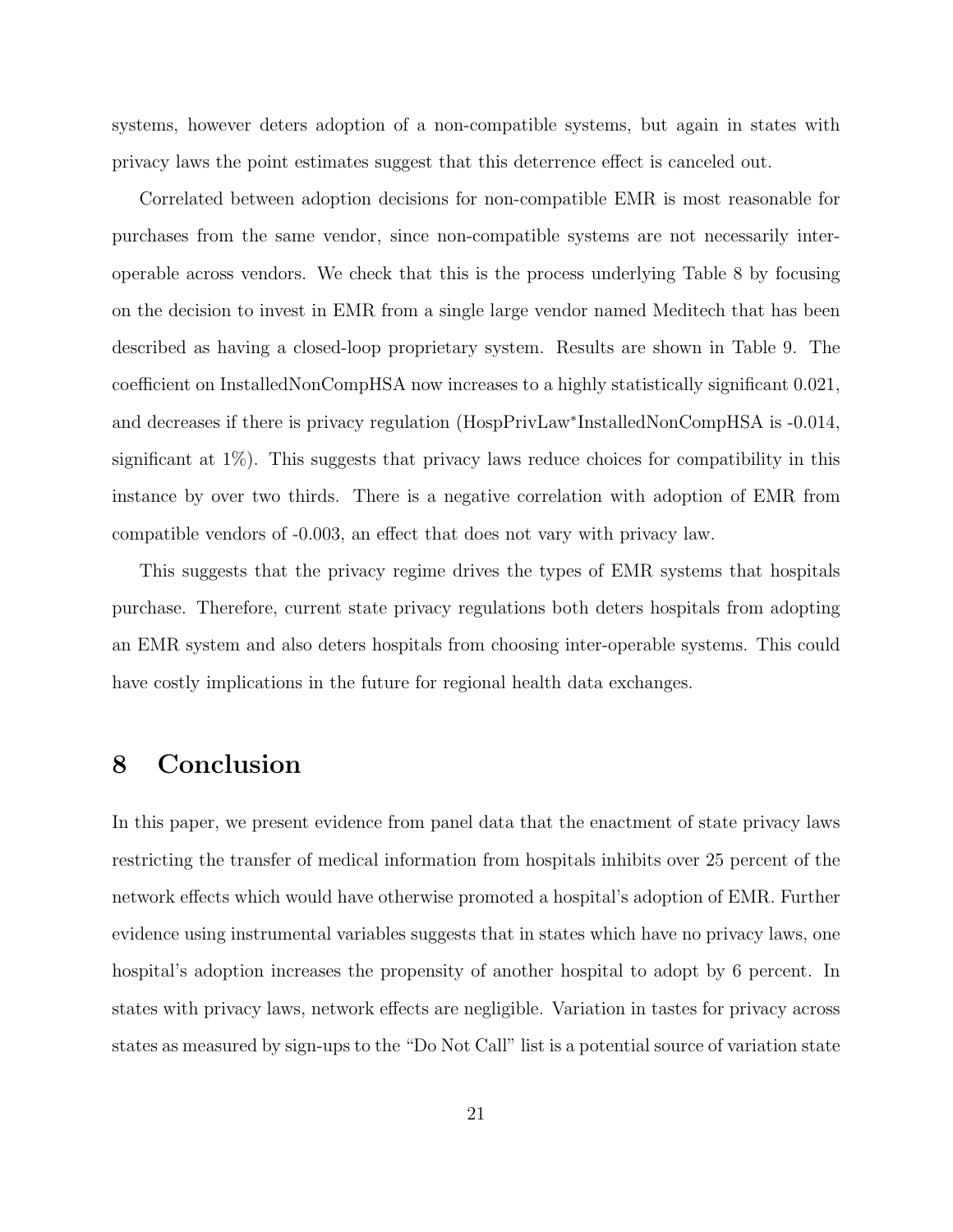privacy laws. We use this to measure how state privacy statutes affects adoption decisions. We find confirmation that privacy regulation over hospital medical disclosure is inhibiting adoption by 25 percent. Our estimates also suggest that there is a 33 percent reduction in software compatibility in states with privacy regulations. This suggests there could be a longer term impact from state privacy regulation when it comes to future integration efforts.

Our evidence suggests that though there may be many reasons for states to restrict medical providers' ability to disclose information, there are potential losses in terms of the speed and compatibility of EMR adoption choices. It should be emphasized that our research explores the effect on adoption of the subset of state privacy statutes which govern in the disclosure of information by hospitals. There are plenty of other state privacy regulations relevant to the establishment of a national health information network which we do not address. The other aspects are: patient access to and ownership of information, such as requirements to give records to patients upon request, government power to compel collection and disclosure for contagious diseases, access for people in civil litigation (malpractice suits) and for government law enforcement agencies for civil or criminal procedures, quality review and insurance access, and data use for research. We leave this, and further work on the effect of state privacy laws on the adoption decisions of ambulatory facilities, laboratories and physicians, to future research.

### References

- <span id="page-21-0"></span>Acemoglu, D. and A. Finkelstein (2006). Input and technology choices in regulated industries: Evidence from the health care sector. Technical report, NBER Working Paper No. 12254.
- <span id="page-21-1"></span>Ai, C. and E. C. Norton (2003, July). Interaction terms in logit and probit models. Economics Letters  $80(1)$ , 123–129.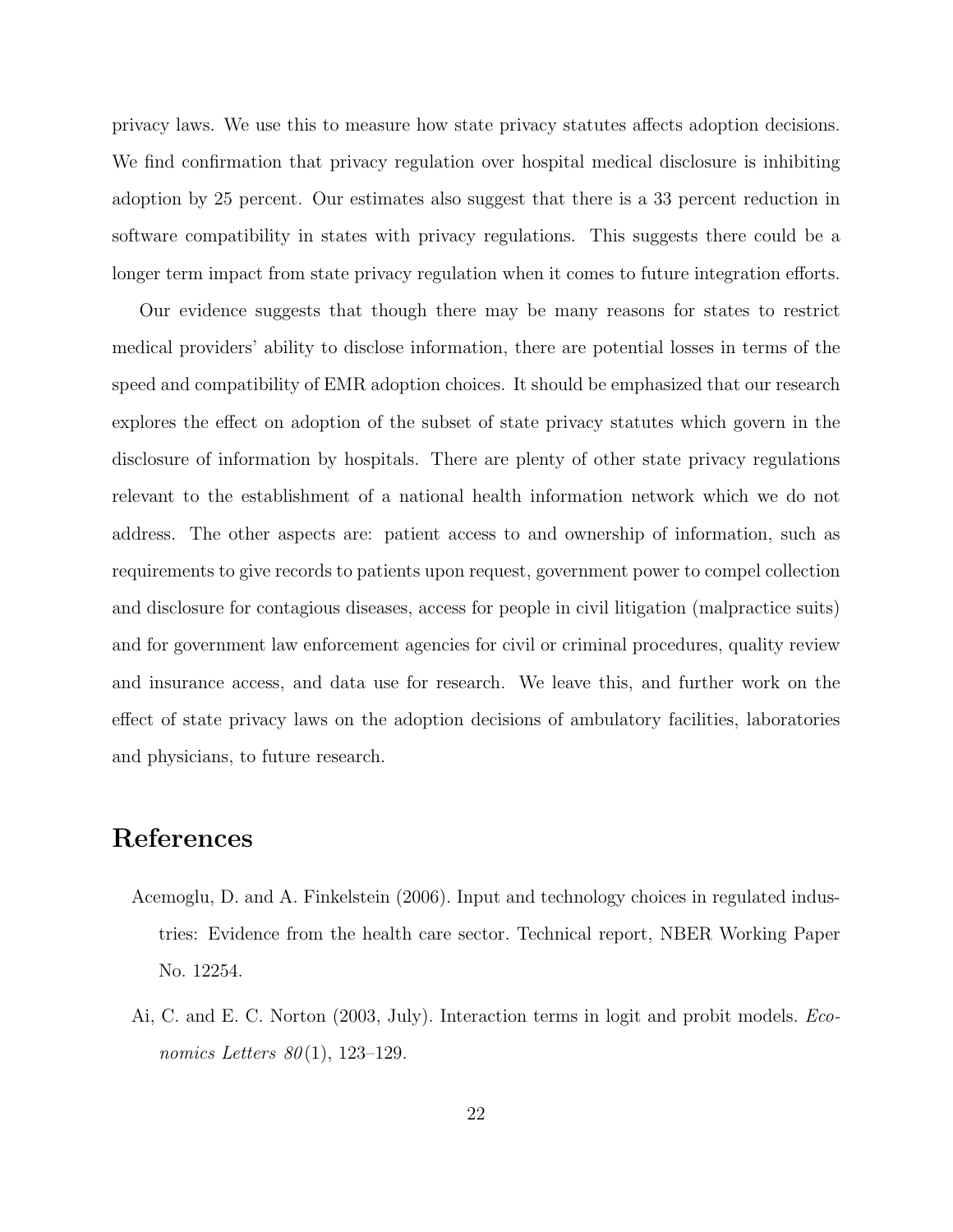- <span id="page-22-9"></span>Baker, L. C. and C. S. Phibbs (2002, Autumn). Managed care, technology adoption, and health care: The adoption of neonatal intensive care. RAND Journal of Economics  $33(3)$ , 524–548.
- <span id="page-22-6"></span>Baldwin, G. (2005, September). Roundtable: Information technology and the community hospital. Technical report, Health Leaders.
- <span id="page-22-4"></span>Bower, A. G. (2005). The Diffusion and Value of Healthcare Information Technology. RAND.
- <span id="page-22-0"></span>Brailer, D. (2005). Interoperability: The key to the future health care system. *Health* Affairs.
- <span id="page-22-8"></span>Covich Bordenick, J., J. Marchibroda, and E. Welebob (2006). Improving the quality of healthcare through health information exchange. Technical report, eHealth Initiative.
- <span id="page-22-5"></span>Dafny, L. (2005, December). How do hospitals respond to price changes? American Economic Review 95(5), 1525–1547.
- <span id="page-22-7"></span>Dranove, D., M. Shanley, and C. Simon (1992, Summer). Is hospital competition wasteful? RAND Journal of Economics 23 (2), 247–262.
- <span id="page-22-10"></span>Farrell, J. and G. Saloner (1985). Standardization, compatibility, and innovation. RAND Journal of Economics 16, 70–83.
- <span id="page-22-3"></span>Fonkych, K. and R. Taylor (2005). The state and pattern of health information technology adoption. Technical report, RAND.
- <span id="page-22-2"></span>Gostin, L., Z. Lazzarini, and K. Flaherty (1996). Legislative Survey of State Confidentiality Laws, with Specific Emphasis on HIV and Immunization. Technical report, Report to Centers for Disease Control and Prevention.
- <span id="page-22-1"></span>Gowrisankaran, G. and J. Stavins (2004). Network externalities and technology adoption: lessons from electronic payments. RAND Journal of Economics 35 (2), 260–276.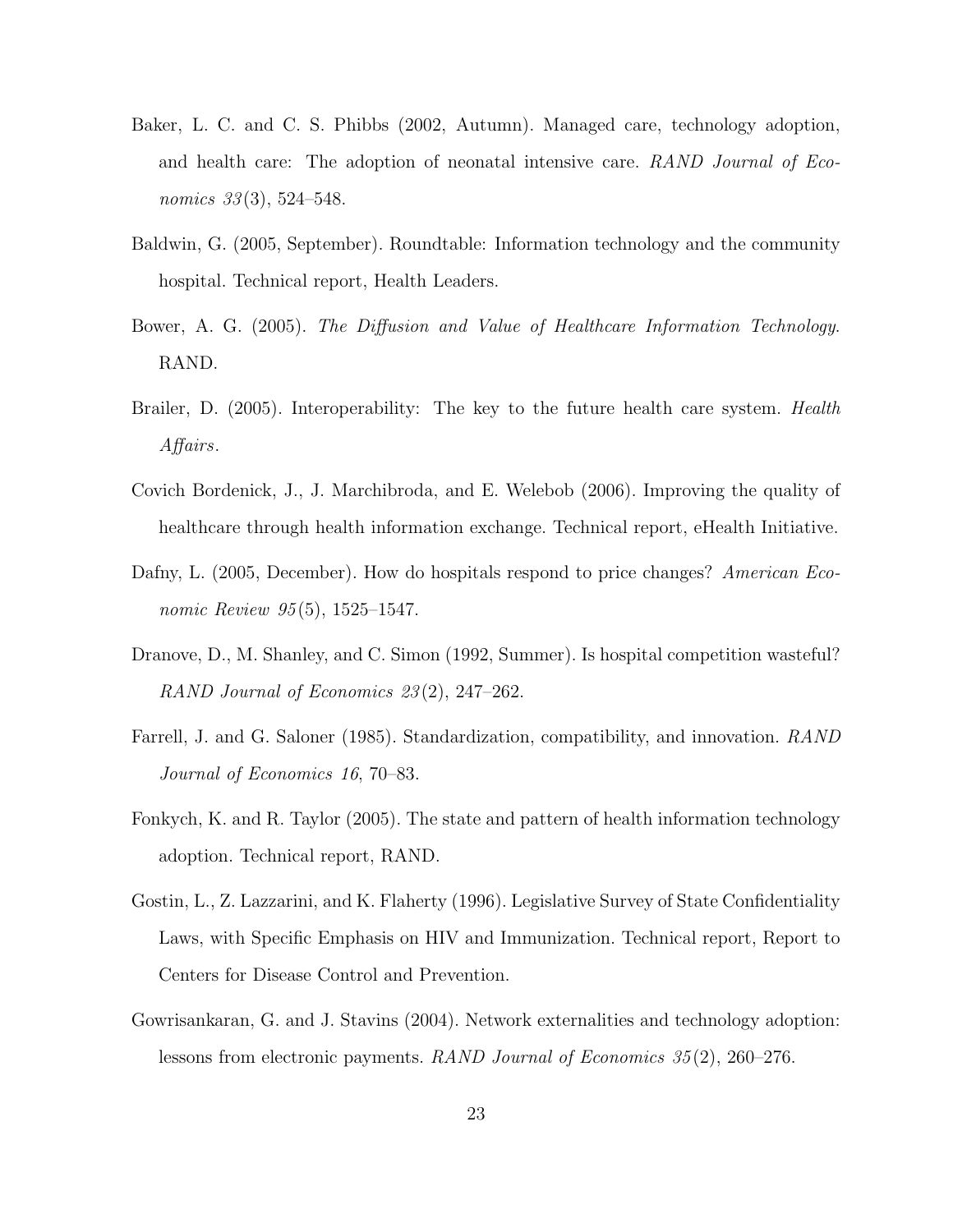<span id="page-23-8"></span><span id="page-23-5"></span>Groopman, J. (2007). How Doctors Think. Houghton Mifflin Company.

- Hamilton, B. and B. McManus (2005). Technology Diffusion and Market Structure: Evidence from Infertility Treatment Markets. Mimeo, Washington University.
- <span id="page-23-0"></span>Hillestad, R., J. Bigelow, A. Bower, F. Girosi, R. Meili, R. Scoville, and R. Taylor (2005, Sep-Oct). Can electronic medical record systems transform health care? Potential health benefits, savings, and costs. Health Affairs  $24(5)$ , 1103–17.
- <span id="page-23-9"></span>Katz, M. L. and C. Shapiro (1985). Network externalities, competition, and compatibility. American Economic Review 75 (3), 424–40.
- <span id="page-23-2"></span>Kaushal, R., D. Blumenthal, E. G. Poon, A. K. Jha, C. Franz, B. Middleton, J. Glaser, G. Kuperman, M. Christino, R. Fernandopulle, J. P. Newhouse, and D. W. Bates (2005). The costs of a national health information network. Annals of Internal Medicine.
- <span id="page-23-7"></span>Lenzo, J. (2005). Market Structure and Profit Complementarity: The Case of SPECT and PET. Mimeo, Northwestern University.
- <span id="page-23-6"></span>Makuc, D., B. Haglund, D. Ingram, J. Kleinman, and J. Feldman (1991). Health Service areas for the United States. Technical report, National Center for Health Statistics, Vital Health Statistics. DHHS Publication No. (PHS) 92-1386.
- <span id="page-23-3"></span><span id="page-23-1"></span>Posner, R. A. (1981). The economics of privacy. The American Economic Review 71(2).
- Pritts, J., A. Choy, L. Emmart, and J. Hustead (2002). The State of Health Privacy: A Survey of State Health Privacy Statutes. Technical report, Second Edition.
- <span id="page-23-4"></span>Pritts, J., J. Goldman, Z. Hudson, A. Berenson, and E. Hadley (1999). The State of Health Privacy: An Uneven Terrain. A Comprehensive Survey of State Health Privacy Statutes. Technical report, First Edition.
- <span id="page-23-10"></span>Rysman, M. (2004, April). Competition between networks: A study of the market for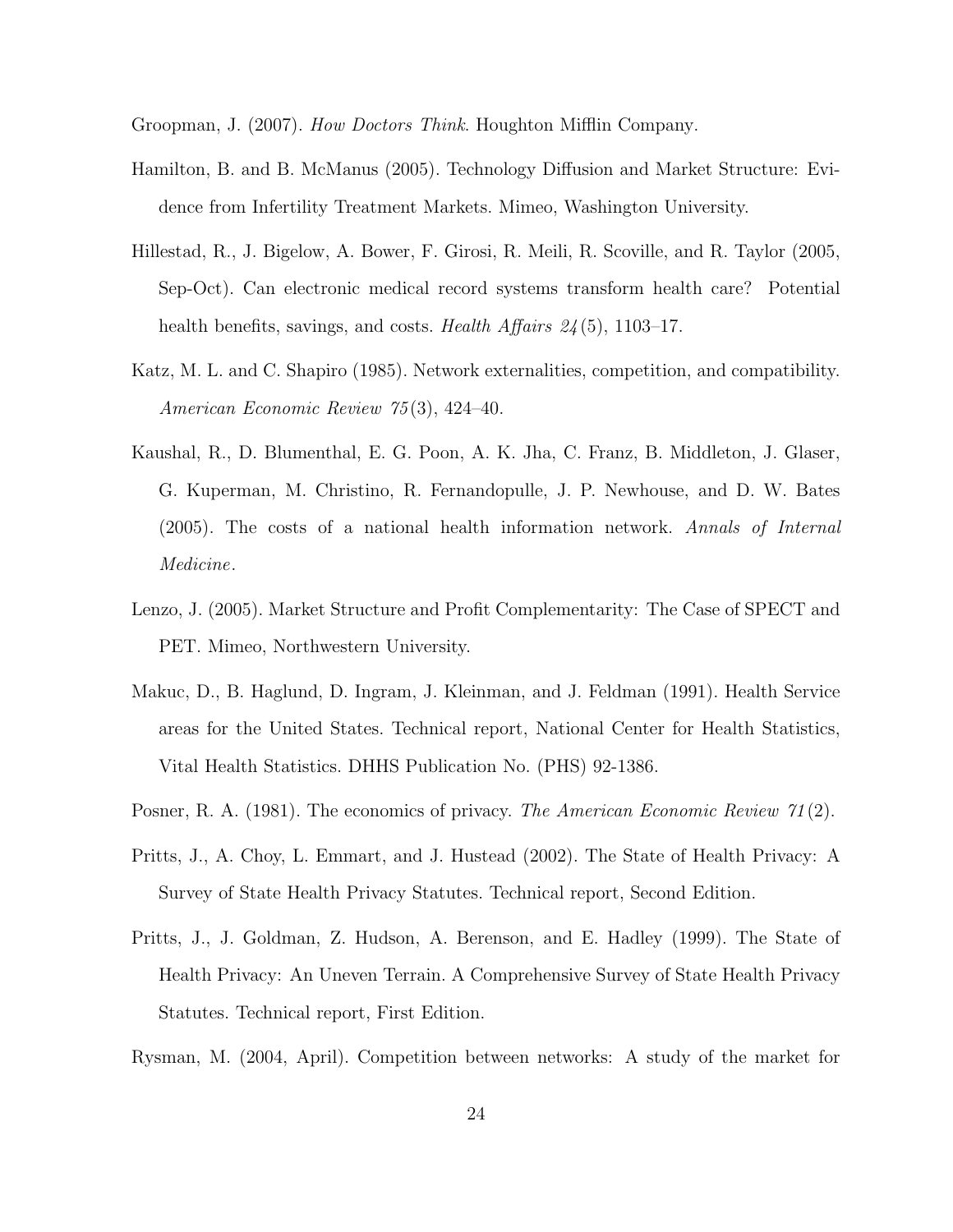yellow pages. Review of Economic Studies 71 (2), 483–512.

- <span id="page-24-1"></span>Schmidt-Dengler, P. (2006). The Timing of New Technology Adoption: The Case of MRI. Mimeo, LSE.
- <span id="page-24-2"></span>Tucker, C. (2006, January). The role of formal and informal influence in technology adoption. Mimeo, MIT.
- <span id="page-24-3"></span><span id="page-24-0"></span>Varian, H. (1997). Economic aspects of personal privacy.
- Varian, H., F. Wallenberg, and G. Woroch (2005). The demographics of the do-not-call list. IEEE Security and Privacy  $3(1)$ , 34–39.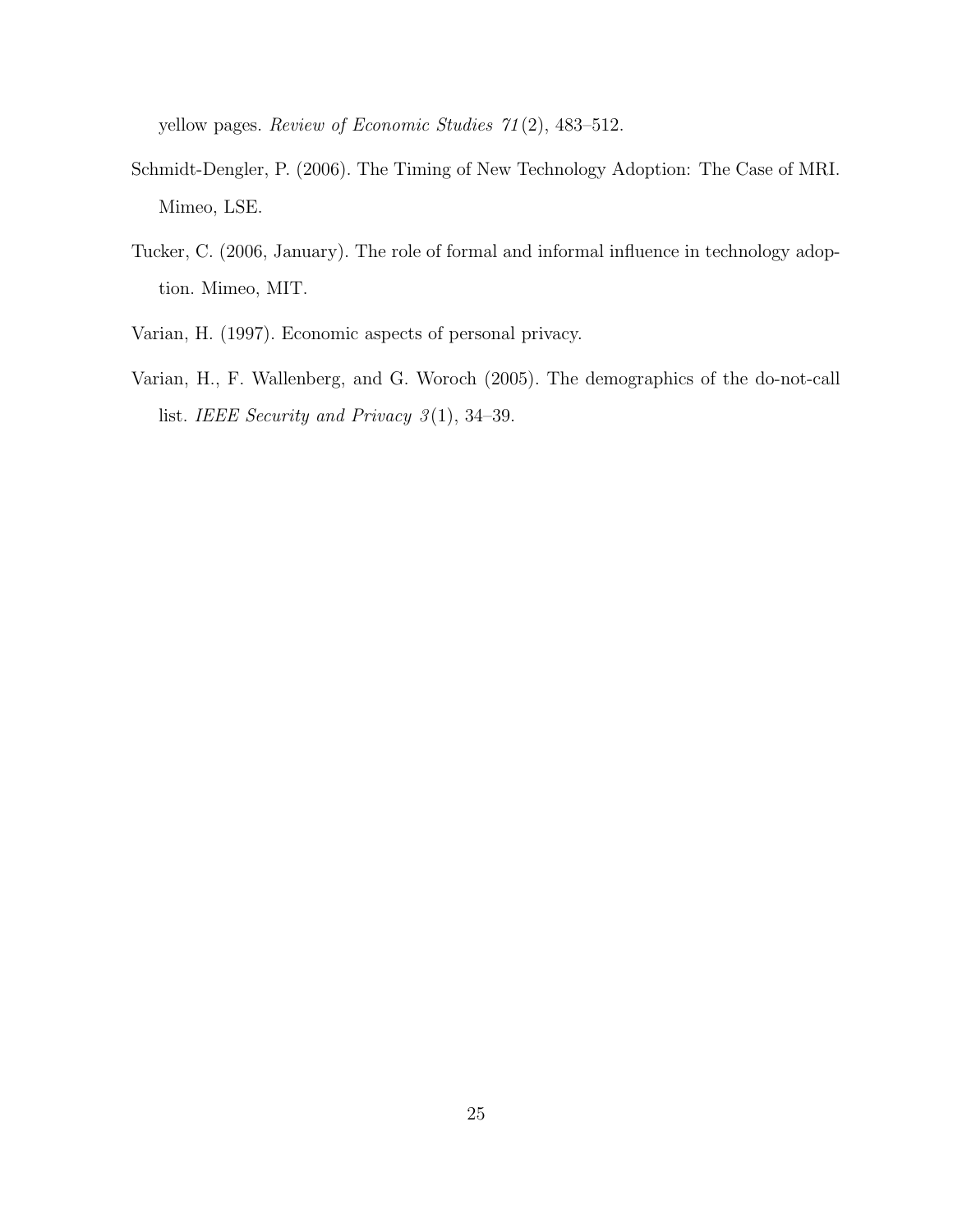

<span id="page-25-0"></span>Figure 1: Map of States with Hospital Privacy Laws: 2002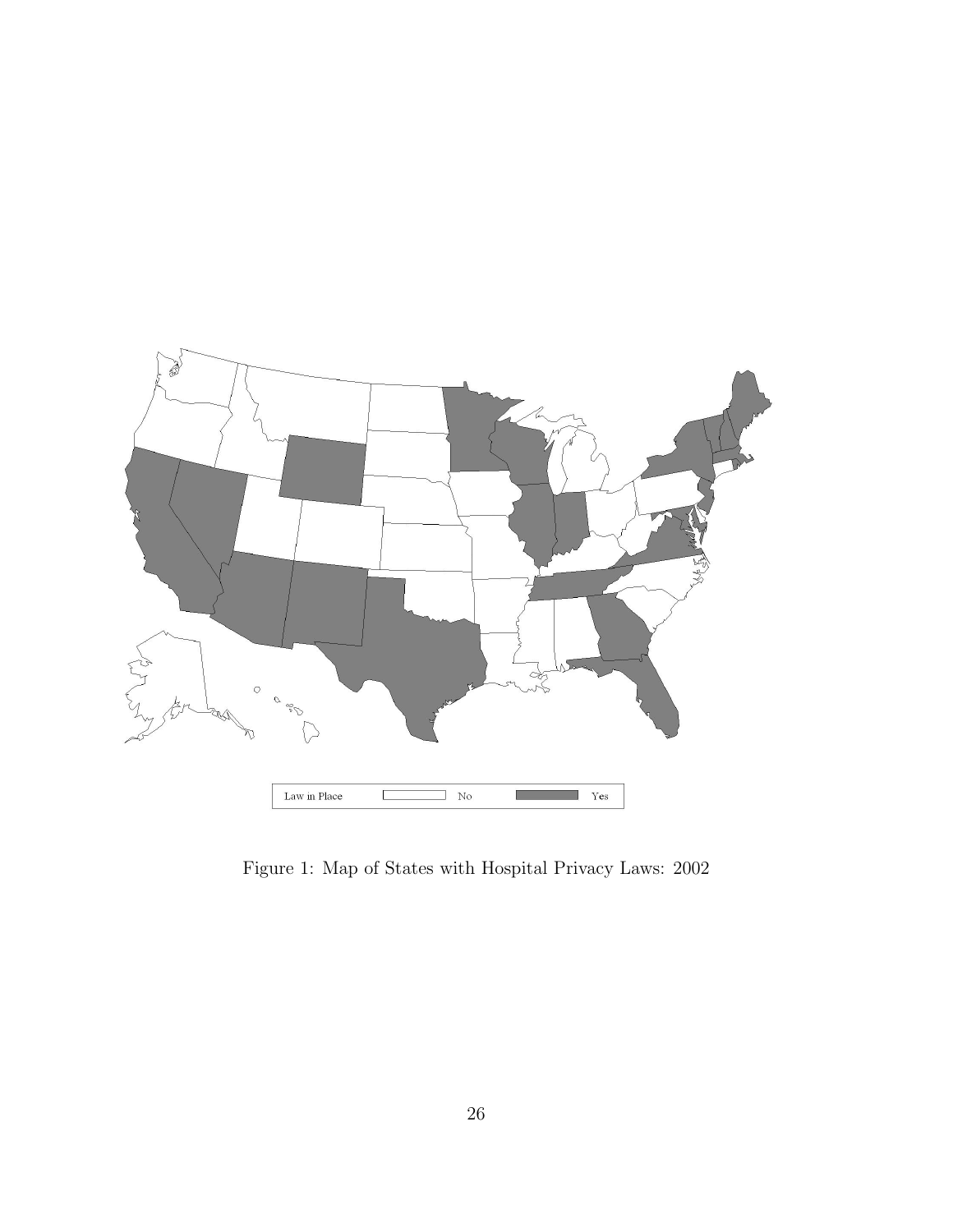

<span id="page-26-0"></span>Figure 2: Map of States with Hospital Privacy Laws: 1996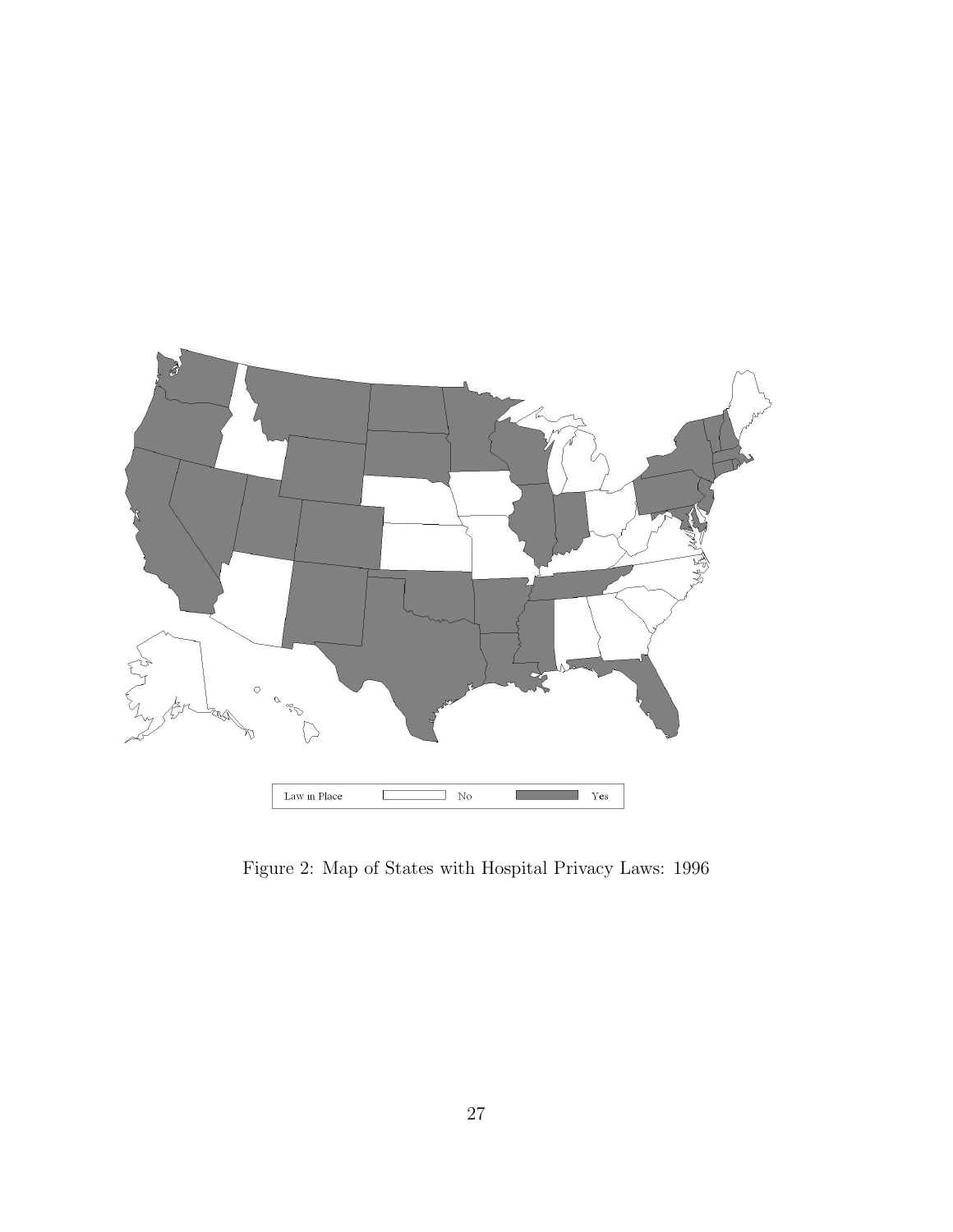| General               | Patent                                             |                          |               |                    |          |                                         | <b>Date Hange</b> |                           |                          |
|-----------------------|----------------------------------------------------|--------------------------|---------------|--------------------|----------|-----------------------------------------|-------------------|---------------------------|--------------------------|
| 1,774                 | HN:<br>Name:                                       | Sex                      | DOB:          | Age                |          |                                         | <b>From:</b>      | 05 February 1998          |                          |
|                       | ⇒                                                  | Male                     |               | 53y<br>10 Sep 1949 |          |                                         | Toc               | 05-February-2003          |                          |
| stient Queue          |                                                    |                          |               |                    |          |                                         |                   |                           | Modily.                  |
|                       |                                                    |                          |               |                    |          |                                         |                   |                           |                          |
| F.                    | Demographics<br>Diagnoses                          | EMR<br>History           | <b>Orders</b> |                    | Reports  | Flowsheet                               | Medications       | Appointments              | Viat                     |
| Patient File          | Fiber:                                             | Colu/Rower               |               | <b>Order</b>       |          |                                         | Granularity:      |                           |                          |
|                       | Complete Patient File<br>비트                        | 121/81 057,751           |               |                    |          | C Chronological G Reverse Chronological | Day               | 본 신의                      |                          |
| 46                    | Cardology (1)                                      |                          | Unit          | Normal Range       | 02-м п.  | 01-м п.                                 | 29 B.O.           | 284.91<br>214.9.          | 164 п.<br>$\blacksquare$ |
| <b>Inug Browser</b>   | Care Results (2)                                   |                          |               |                    | 2002     | 2002                                    | 2002              | 2002<br>2002              | 2002                     |
|                       | <b>EENT</b>                                        | FPG                      | mg/d          | $70 - 109$         |          |                                         |                   | 88.05                     |                          |
| t.                    | <b>D3</b> Hospital Forms (37)<br>E Laboratory (50) | Gamma GT                 | un            | $8 - 61$           | 45.00    |                                         |                   | 2 Events                  |                          |
| Charges               | $\Box$ Other (2)                                   | Globules                 | am/d          | $25 - 35$          | 340      |                                         |                   | 2 Events                  |                          |
|                       | Pathology                                          | <b>Hb</b>                | an/d          | $14 - 18$          | 10.90    |                                         |                   | 2 Events                  |                          |
| Ŵ                     | Phamacy (1)                                        | Het                      | volt          | 40.54              | 32.10    |                                         |                   | 2 Events                  |                          |
|                       | Pulmonology                                        | Ketone                   |               | Negative           | Negative |                                         |                   | 4 Events                  |                          |
| Request<br>Mocale D   | Radology (2)                                       | Lab Result               |               |                    |          | 4 Events 10 2 Events 10                 |                   | 0 2 Events 10 15 Eve., 10 |                          |
|                       |                                                    | LDH                      | un            | $90 - 160$         | 208.00   |                                         |                   | 179.00                    |                          |
| 85                    |                                                    | Magnesium                | ma/d          | $17 - 25$          |          |                                         |                   | 2.00                      |                          |
| <b>Caregives Fees</b> |                                                    | RBC - Microscopic Exam   | cell/HPF      | 0.5                | 0.00     |                                         |                   | 4 Events                  |                          |
|                       |                                                    | WBC - Microscopic Exam   | cel/HPF       | $0 - 5$            | 35       |                                         |                   | 300000                    |                          |
| <b>PB</b>             |                                                    | Squamous Epithelium - .  | cel/HPF       | $0 - 5$            | $1-2$    |                                         |                   | 4 Events                  |                          |
|                       |                                                    | Bacteria - Microscopic E |               |                    | Few      |                                         |                   | 4 Events                  |                          |
| Fee History           |                                                    | Amorphous - Microscopi   |               | Few                | $\sim$   |                                         |                   | 4 Events                  |                          |
| ø                     |                                                    | Mucous Thread - Micros   |               |                    | Few      |                                         |                   | 4 Events                  |                          |
|                       |                                                    | Cast - Microscopic Exam  | <b>APF</b>    |                    | ×.       |                                         |                   | 4 Events                  |                          |
| View<br>Caregiver R   |                                                    | Non-FPG                  | mg/d          | $70 - 109$         |          |                                         |                   |                           |                          |
|                       |                                                    | pH                       |               |                    | 7.50     |                                         |                   | 4 Events                  |                          |
| 문위 모                  |                                                    | ×١                       |               |                    |          |                                         |                   |                           | $\mathbf{E}$             |
| Admin<br>Orders       | Clear Selection                                    | Clear Selection          |               |                    |          | Record Care                             |                   | Print Graph<br>Graph      | Properties               |
| <b>Documents</b>      |                                                    |                          |               |                    |          |                                         |                   |                           |                          |
| Appointments          | Clear<br>Viewing Log                               |                          |               |                    |          |                                         |                   | Rehech                    | Close                    |

<span id="page-27-0"></span>Figure 3: Screen Capture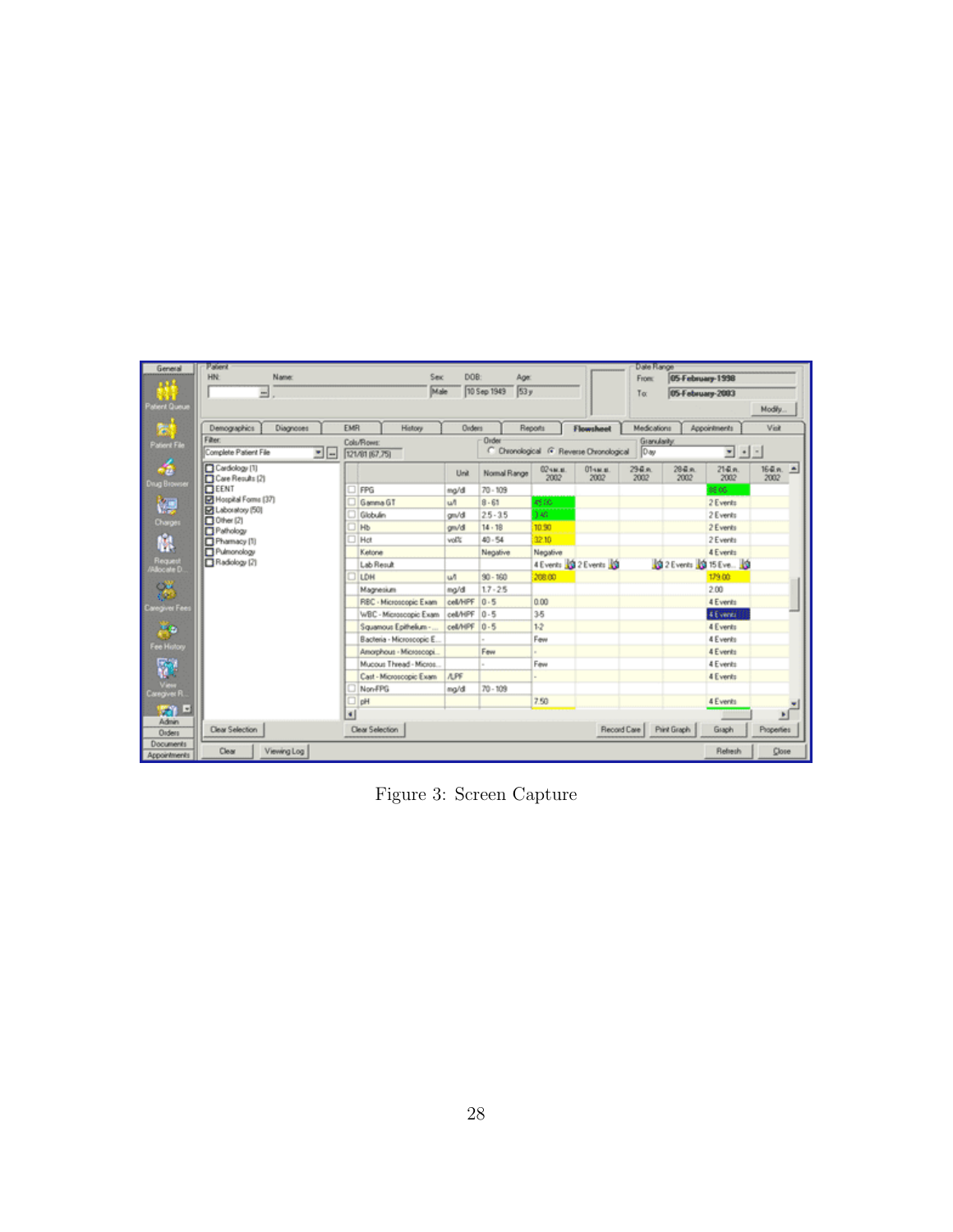

<span id="page-28-0"></span>Figure 4: Histogram showing distribution of adoption in 2005 by HSA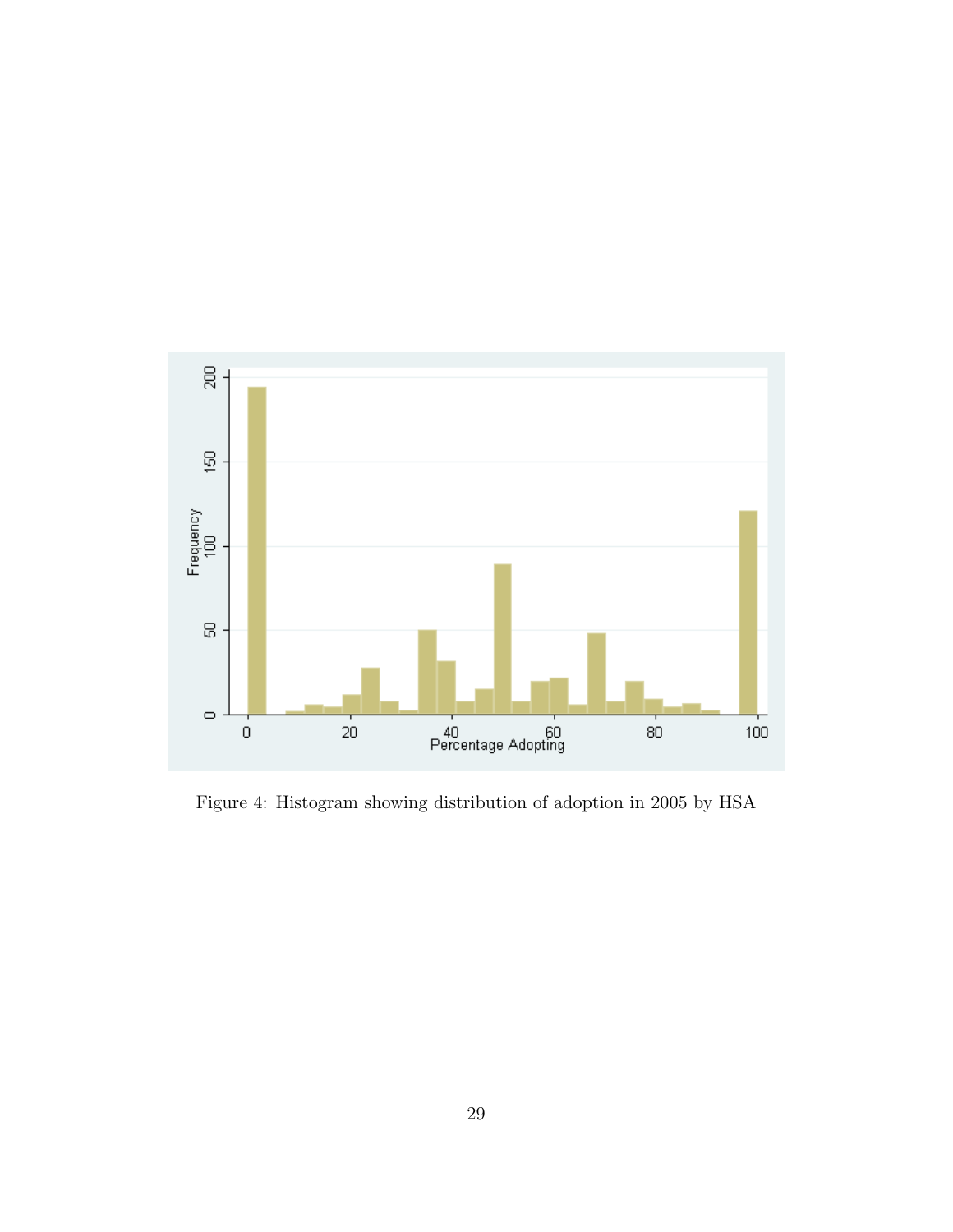

Figure 5: New Adoptions of EMR by Year

<span id="page-29-0"></span>Observations are censored before 1992. Adoption in 1992 means before or during 1992.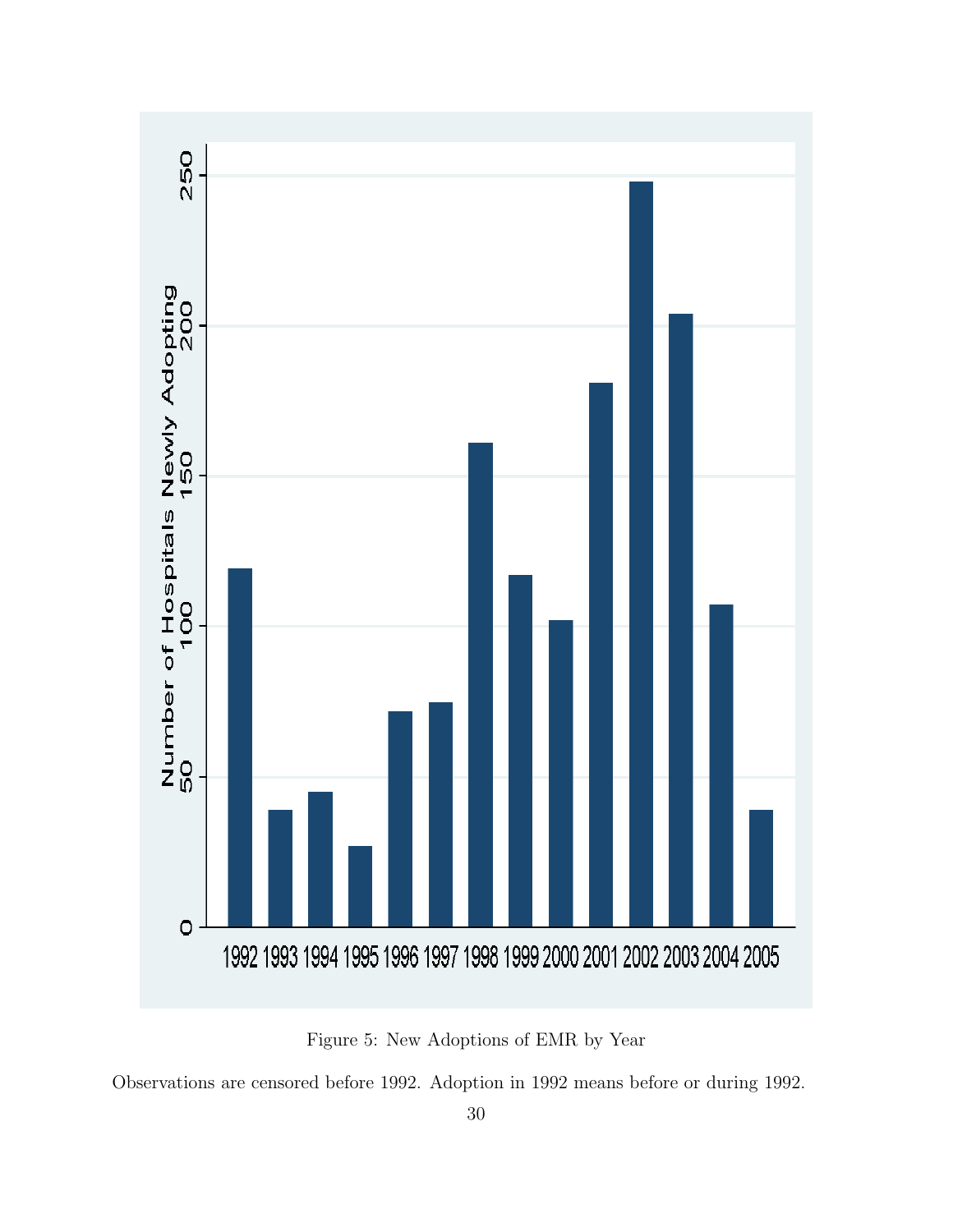<span id="page-30-0"></span>

| Description              | Variable          | Mean    | Std. Dev. | N    |
|--------------------------|-------------------|---------|-----------|------|
| Enterprise<br>Adopted    | adopt             | 0.534   | 0.499     | 3996 |
| $EMR$ by $2005$          |                   |         |           |      |
| Hospital Privacy Law     | HospPrivLaw       | 0.581   | 0.493     | 3996 |
| enacted in State in 2005 |                   |         |           |      |
| Number of hospitals in   | InstalledHSA      | 8.67    | 13.68     | 3996 |
| HSA who have adopted     |                   |         |           |      |
| EMR                      |                   |         |           |      |
| Number of hospitals in   | NumberofHospitals | 16.84   | 24.57     | 3996 |
| <b>HSA</b>               |                   |         |           |      |
| Number of staffed beds   | NofStaffedBeds    | 181.791 | 166.414   | 3996 |
| Years open               | YearsOpened       | 29.701  | 34.011    | 3988 |
| Percent of revenue from  | Revmanagedcare    | 24.894  | 18.746    | 3030 |
| Managed care             |                   |         |           |      |
| Percent of revenue from  | Revmedicare       | 37.572  | 13.107    | 3081 |
| Medicare                 |                   |         |           |      |
| Percent of revenue from  | Revmedicaid       | 12.306  | 10.44     | 3030 |
| Medicaid                 |                   |         |           |      |

Table 1: Summary of Variables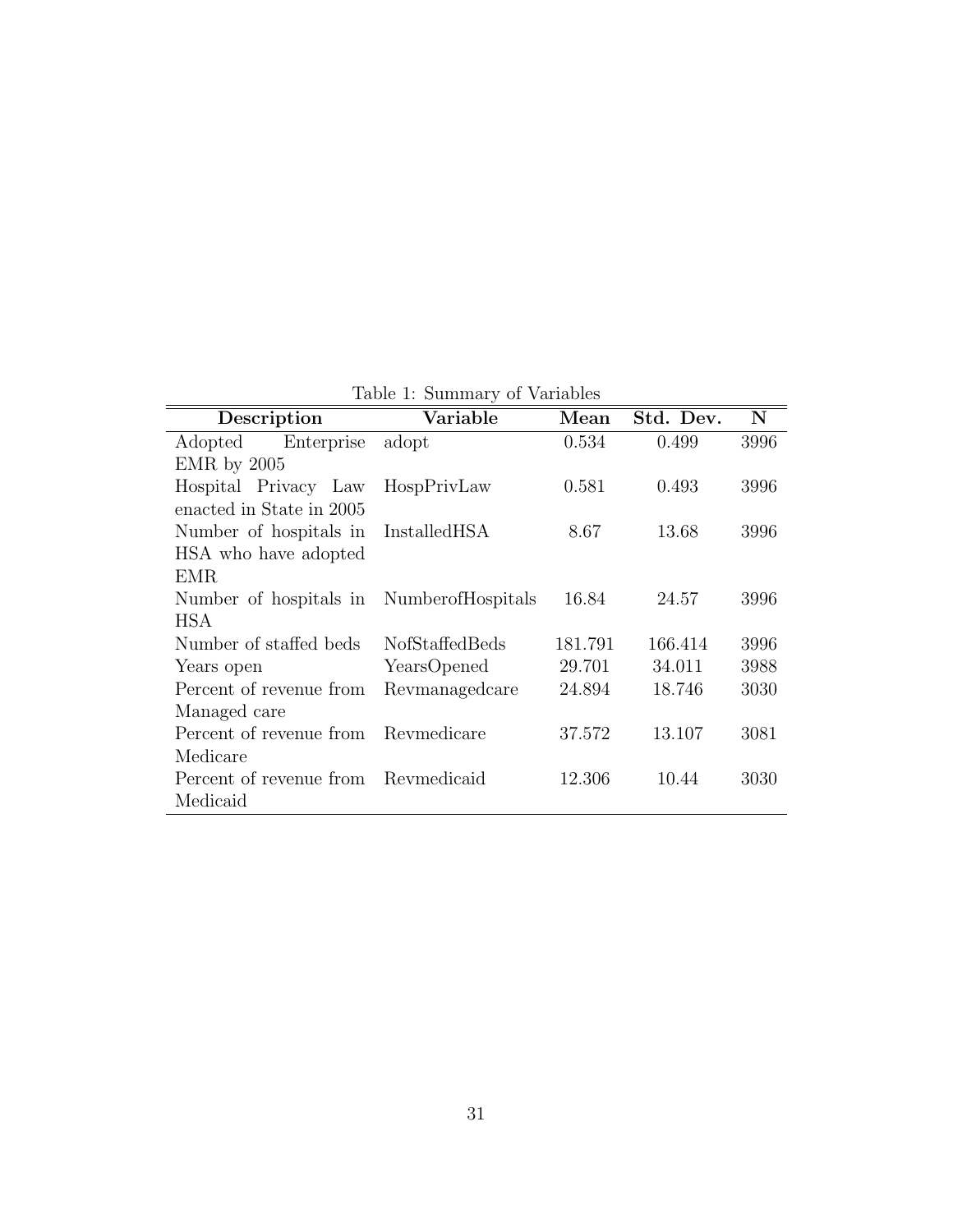| I TODADIIITY MOUST       | Robust      | Robust      | <b>Cluster State</b> |
|--------------------------|-------------|-------------|----------------------|
|                          |             |             |                      |
| HospPrivLaw              | 0.021       | 0.021       | 0.021                |
|                          | (0.015)     | (0.018)     | (0.029)              |
| InstalledHSA             | $0.013***$  | $0.015***$  | $0.015***$           |
|                          | (0.002)     | (0.003)     | (0.003)              |
| HospPrivLaw*InstalledHSA | $-0.005**$  | $-0.006**$  | $-0.006*$            |
|                          | (0.002)     | (0.003)     | (0.003)              |
| NofStaffedBeds           | $0.000**$   | $0.000*$    | $0.000**$            |
|                          | (0.000)     | (0.000)     | (0.000)              |
| NumHospitalsHSA          | $-0.002***$ | $-0.004***$ | $-0.004***$          |
|                          | (0.000)     | (0.001)     | (0.001)              |
| MultiHSAHosp             | $-0.021**$  | $-0.031***$ | $-0.031$             |
|                          | (0.009)     | (0.011)     | (0.022)              |
| YearsOpened              | $0.001***$  | $0.001***$  | $0.001***$           |
|                          | (0.000)     | (0.000)     | (0.000)              |
| Academic                 | 0.022       | 0.030       | 0.030                |
|                          | (0.017)     | (0.020)     | (0.023)              |
| PopulationHSA            |             | $0.000$ *** | $0.000***$           |
|                          |             | (0.000)     | (0.000)              |
| IncomeMedianHSA          |             | 0.000       | 0.000                |
|                          |             | (0.001)     | (0.001)              |
| RevMedicare              |             | $-0.002***$ | $-0.002***$          |
|                          |             | (0.000)     | (0.001)              |
| RevMedicaid              |             | $-0.001$    | $-0.001$             |
|                          |             | (0.001)     | (0.001)              |
| RevManagedCare           |             | $-0.001**$  | $-0.001$             |
|                          |             | (0.000)     | (0.001)              |
| Year Dummies             | Yes         | Yes         | Yes                  |
| <b>State Dummies</b>     | Yes         | Yes         | Yes                  |
| Observations             | 9943        | 7387        | 7387                 |
|                          |             |             |                      |

<span id="page-31-0"></span>Table 2: The effect of state privacy laws on hospital EMR adoption 1999-2005: Linear Probability Model

Dependent Variable: Whether Hosp. has installed Enterprise EMR by that year Linear Probability Model Estimates \* p<0.10, \*\* p<0.05, \*\*\* p<0.01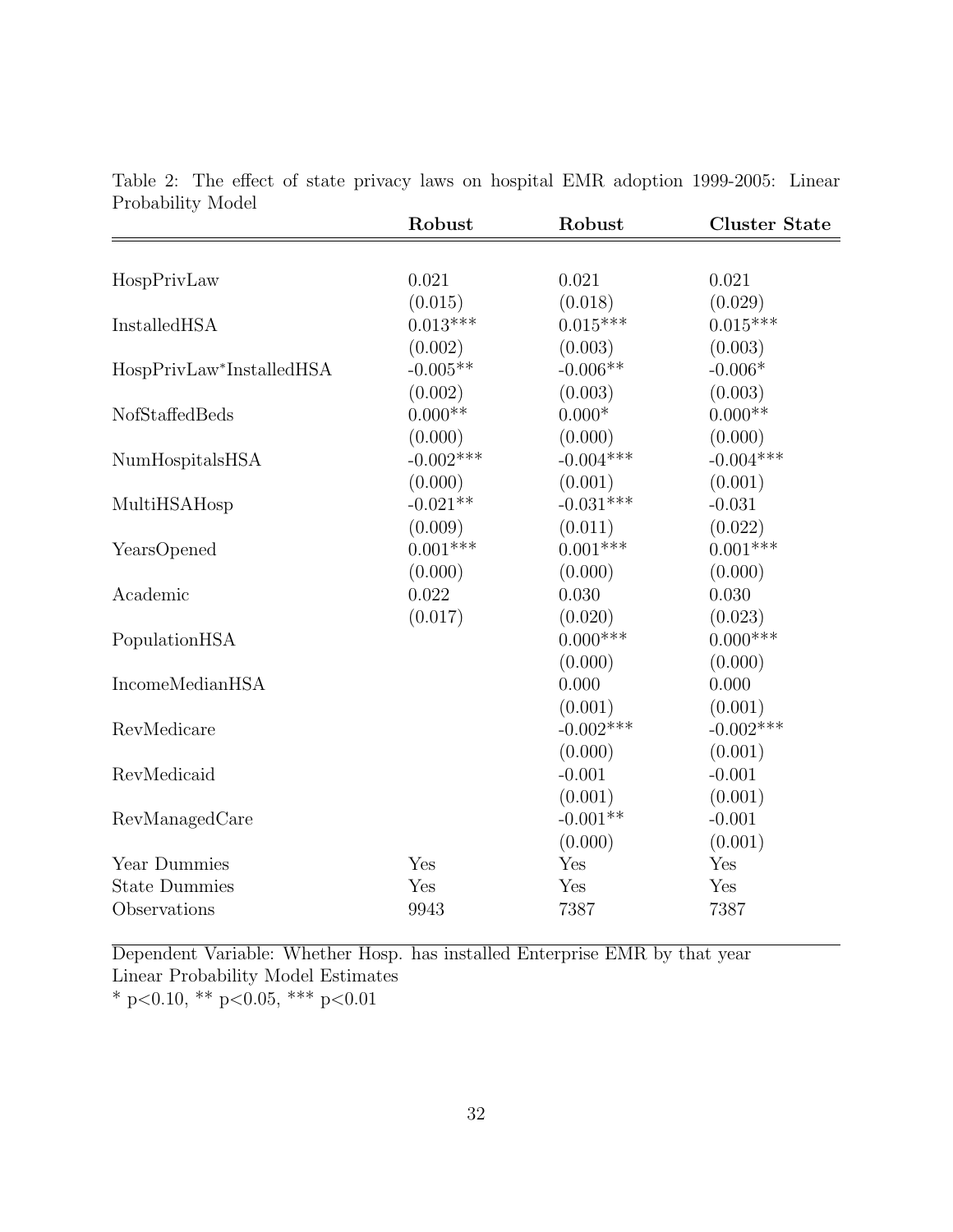| әресшсалоп               | Robust      | Robust      | <b>Cluster State</b> |
|--------------------------|-------------|-------------|----------------------|
|                          |             |             |                      |
| HospPrivLaw              | 0.096       | 0.092       | 0.092                |
|                          | (0.067)     | (0.077)     | (0.125)              |
| InstalledHSA             | $0.055***$  | $0.060***$  | $0.060***$           |
|                          | (0.008)     | (0.010)     | (0.013)              |
| HospPrivLaw*InstalledHSA | $-0.018**$  | $-0.021**$  | $-0.021**$           |
|                          | (0.008)     | (0.009)     | (0.011)              |
| NofStaffedBeds           | $0.000**$   | $0.000**$   | $0.000**$            |
|                          | (0.000)     | (0.000)     | (0.000)              |
| NumHospitalsHSA          | $-0.011***$ | $-0.018***$ | $-0.018***$          |
|                          | (0.002)     | (0.003)     | (0.004)              |
| MultiHSAHosp             | $-0.112***$ | $-0.151***$ | $-0.151$             |
|                          | (0.037)     | (0.046)     | (0.094)              |
| YearsOpened              | $0.003***$  | $0.003***$  | $0.003***$           |
|                          | (0.001)     | (0.001)     | (0.001)              |
| Academic                 | 0.075       | 0.108       | 0.108                |
|                          | (0.064)     | (0.073)     | (0.089)              |
| PopulationHSA            |             | $0.000***$  | $0.000***$           |
|                          |             | (0.000)     | (0.000)              |
| IncomeMedianHSA          |             | $-0.001$    | $-0.001$             |
|                          |             | (0.003)     | (0.003)              |
| RevMedicare              |             | $-0.008***$ | $-0.008$ ***         |
|                          |             | (0.002)     | (0.002)              |
| RevMedicaid              |             | $-0.003$    | $-0.003$             |
|                          |             | (0.002)     | (0.004)              |
| RevManagedCare           |             | $-0.003**$  | $-0.003$             |
|                          |             | (0.001)     | (0.002)              |
| Year Dummies             | Yes         | Yes         | Yes                  |
| <b>State Dummies</b>     | Yes         | Yes         | Yes                  |
| Observations             | 9943        | 7387        | 7387                 |

<span id="page-32-0"></span>Table 3: The effect of state privacy laws on hospital EMR adoption 1999-2005: Probit Specification

Dependent Variable: Whether Hosp. has installed Enterprise EMR by that year Probit Estimates \* p<0.10, \*\* p<0.05, \*\*\* p<0.01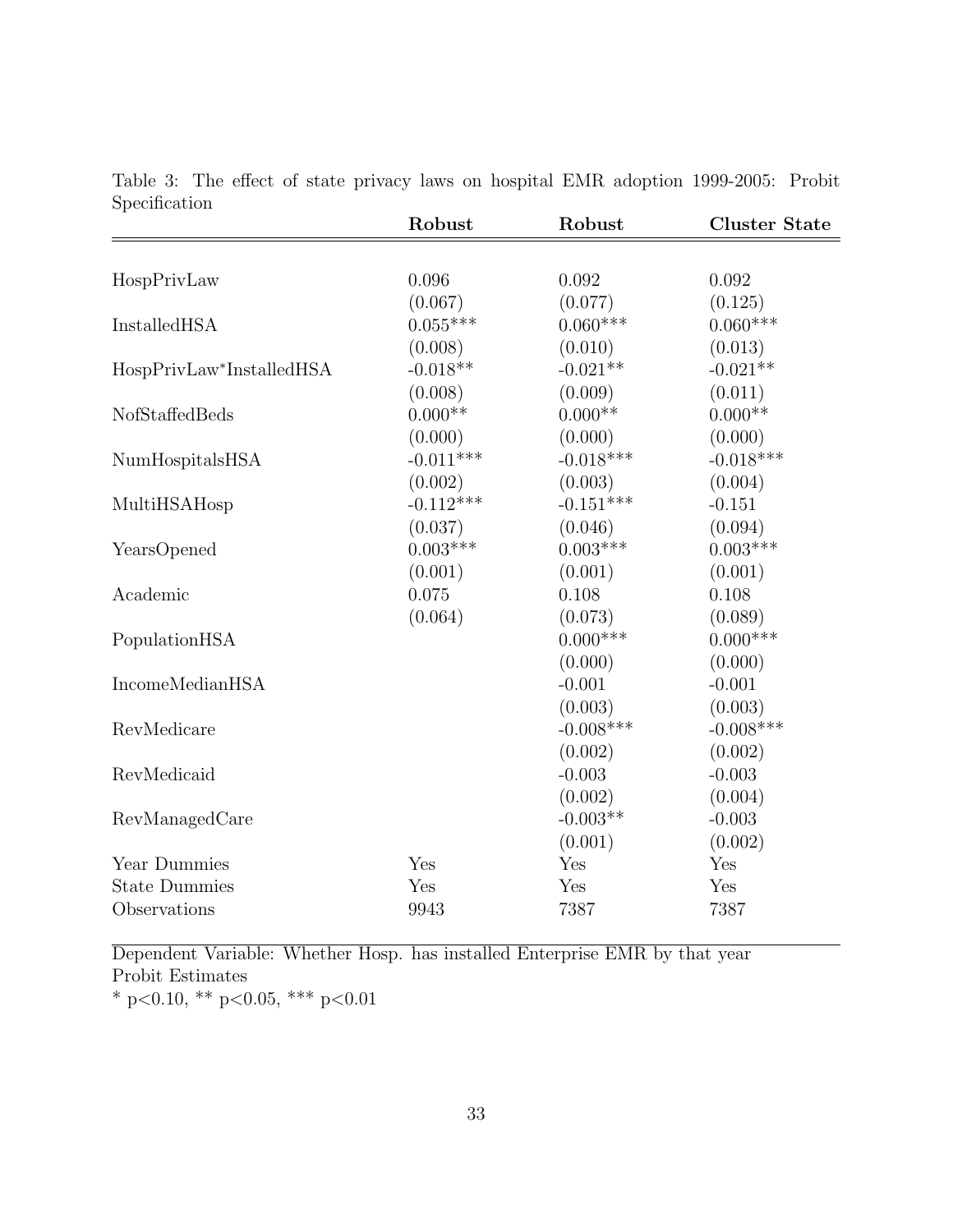| Proportional Hazards Model Specification | <b>Standard</b> | Robust      | <b>Cluster HSA</b> |
|------------------------------------------|-----------------|-------------|--------------------|
|                                          |                 |             |                    |
| HospPrivLaw                              | 0.133           | 0.131       | 0.131              |
|                                          | (0.101)         | (0.114)     | (0.189)            |
| InstalledHSA                             | $0.079***$      | $0.085***$  | $0.085***$         |
|                                          | (0.012)         | (0.013)     | (0.017)            |
| HospPrivLaw*InstalledHSA                 | $-0.021**$      | $-0.028**$  | $-0.028**$         |
|                                          | (0.010)         | (0.012)     | (0.013)            |
| NofStaffedBeds                           | $0.000***$      | $0.000*$    | $0.000**$          |
|                                          | (0.000)         | (0.000)     | (0.000)            |
| NumHospitalsHSA                          | $-0.019***$     | $-0.027***$ | $-0.027***$        |
|                                          | (0.003)         | (0.004)     | (0.005)            |
| MultiHSAHosp                             | $-0.146***$     | $-0.213***$ | $-0.213$           |
|                                          | (0.055)         | (0.068)     | (0.140)            |
| YearsOpened                              | $0.004***$      | $0.003***$  | $0.003***$         |
|                                          | (0.001)         | (0.001)     | (0.001)            |
| Academic                                 | 0.110           | 0.127       | 0.127              |
|                                          | (0.087)         | (0.097)     | (0.115)            |
| PopulationHSA                            |                 | $0.000***$  | $0.000$ ***        |
|                                          |                 | (0.000)     | (0.000)            |
| IncomeMedianHSA                          |                 | $-0.001$    | $-0.001$           |
|                                          |                 | (0.004)     | (0.004)            |
| RevMedicare                              |                 | $-0.012***$ | $-0.012***$        |
|                                          |                 | (0.003)     | (0.003)            |
| RevMedicaid                              |                 | $-0.004$    | $-0.004$           |
|                                          |                 | (0.003)     | (0.006)            |
| RevManagedCare                           |                 | $-0.004**$  | $-0.004$           |
|                                          |                 | (0.002)     | (0.004)            |
| Year Dummies                             | Yes             | Yes         | Yes                |
| <b>State Dummies</b>                     | Yes             | Yes         | Yes                |
| Observations                             | 9803            | 7325        | 7325               |

<span id="page-33-0"></span>Table 4: The effect of state privacy laws on hospital EMR adoption 1999-2005: Cox-<br>Proportional Hazards Model Specification Proportional Hazards Model Specification

Dependent Variable: Whether Hosp. has installed Enterprise EMR by that year Cox Proportional Hazard Model Estimates \* p<0.10, \*\* p<0.05, \*\*\* p<0.01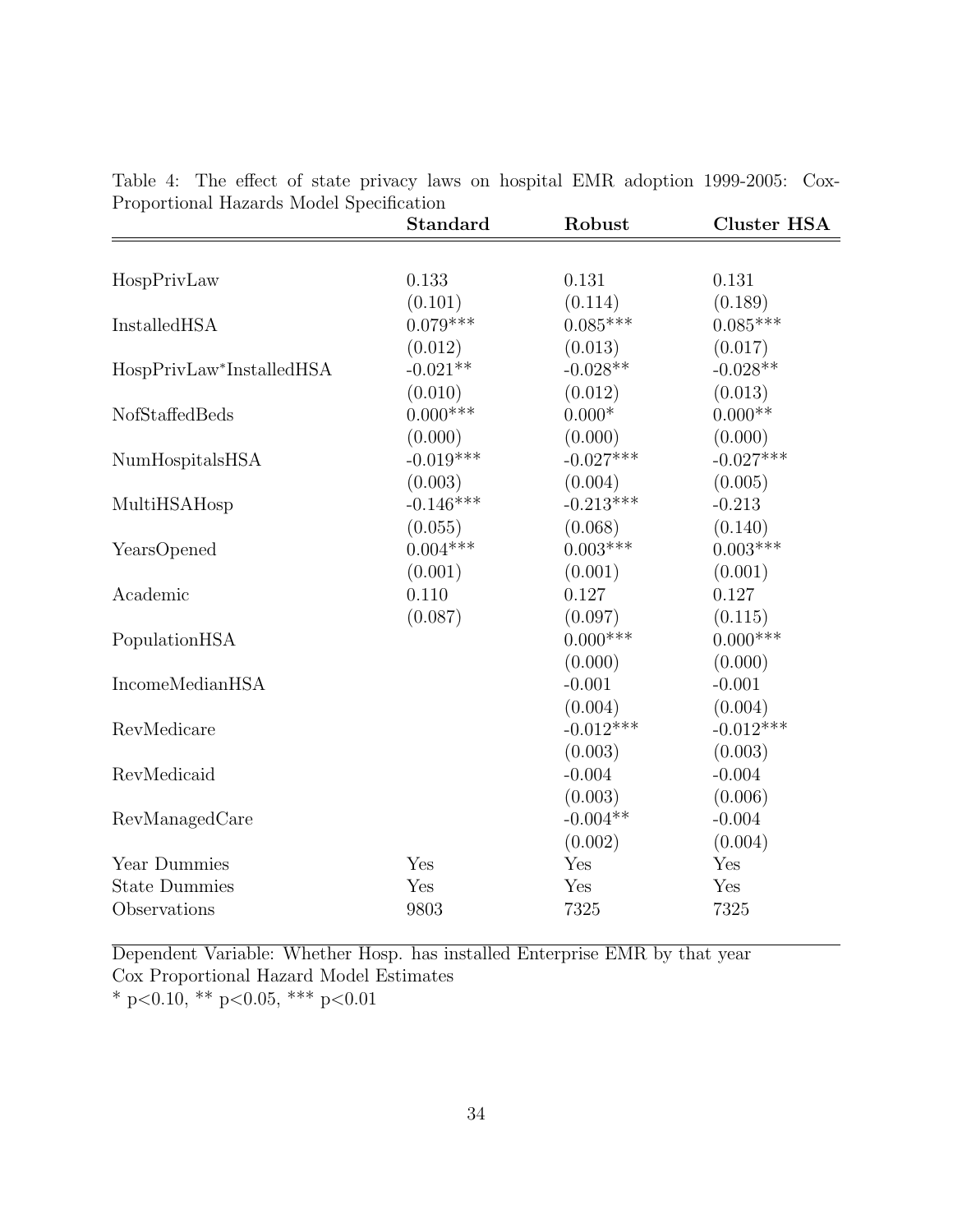| Probit<br><b>IV Probit</b><br>Probit<br>$0.088***$<br>InstalledHSA<br>$0.059*$<br>$0.041***$<br>0.007<br>(0.012)<br>(0.031)<br>(0.005)<br>(0.008)<br>$0.001***$<br>$0.001***$<br>NofStaffedBeds<br>$-0.000$<br>$-0.000$<br>(0.000)<br>(0.000)<br>(0.000)<br>(0.000)<br>$-0.025***$<br>$-0.019***$<br>$-0.011***$<br>$-0.004**$<br>NumHospitalsHSA<br>(0.004)<br>(0.007)<br>(0.002)<br>(0.002)<br>$0.002*$<br>$0.002*$<br>$0.003***$<br>$0.003***$<br>YearsOpened<br>(0.001)<br>(0.001)<br>(0.001)<br>(0.001)<br>$-0.124*$<br>$-0.121*$<br>$-0.190***$<br>$-0.190***$<br>MultiHSAHosp<br>(0.065)<br>(0.065)<br>(0.055)<br>(0.054)<br>$0.237***$<br>$0.199**$<br>Academic<br>$-0.041$<br>$-0.039$<br>(0.118)<br>(0.118)<br>(0.088)<br>(0.088)<br>$-0.005***$<br>$-0.005***$<br>RevManagedCare<br>$-0.002$<br>$-0.002$<br>(0.002)<br>(0.002)<br>(0.002)<br>(0.002)<br>$-0.009***$<br>$-0.009***$<br>$-0.007***$<br>$-0.006***$<br>RevMedicare<br>(0.003)<br>(0.003)<br>(0.002)<br>(0.002)<br>RevMedicaid<br>$-0.002$<br>$-0.002$<br>$-0.003$<br>$-0.003$<br>(0.003)<br>(0.003)<br>(0.003)<br>(0.003)<br>$-0.017*$<br>IncomeMedianState<br>$-0.018*$<br>0.005<br>0.009<br>(0.010)<br>(0.010)<br>(0.007)<br>(0.007)<br>0.000<br>0.0001<br>Populationstate<br>$-0.000$<br>$-0.0001$ |         | No Privacy Law |         | Privacy Law      |
|-------------------------------------------------------------------------------------------------------------------------------------------------------------------------------------------------------------------------------------------------------------------------------------------------------------------------------------------------------------------------------------------------------------------------------------------------------------------------------------------------------------------------------------------------------------------------------------------------------------------------------------------------------------------------------------------------------------------------------------------------------------------------------------------------------------------------------------------------------------------------------------------------------------------------------------------------------------------------------------------------------------------------------------------------------------------------------------------------------------------------------------------------------------------------------------------------------------------------------------------------------------------------------|---------|----------------|---------|------------------|
|                                                                                                                                                                                                                                                                                                                                                                                                                                                                                                                                                                                                                                                                                                                                                                                                                                                                                                                                                                                                                                                                                                                                                                                                                                                                               |         |                |         | <b>IV Probit</b> |
|                                                                                                                                                                                                                                                                                                                                                                                                                                                                                                                                                                                                                                                                                                                                                                                                                                                                                                                                                                                                                                                                                                                                                                                                                                                                               |         |                |         |                  |
|                                                                                                                                                                                                                                                                                                                                                                                                                                                                                                                                                                                                                                                                                                                                                                                                                                                                                                                                                                                                                                                                                                                                                                                                                                                                               |         |                |         |                  |
|                                                                                                                                                                                                                                                                                                                                                                                                                                                                                                                                                                                                                                                                                                                                                                                                                                                                                                                                                                                                                                                                                                                                                                                                                                                                               |         |                |         |                  |
|                                                                                                                                                                                                                                                                                                                                                                                                                                                                                                                                                                                                                                                                                                                                                                                                                                                                                                                                                                                                                                                                                                                                                                                                                                                                               |         |                |         |                  |
|                                                                                                                                                                                                                                                                                                                                                                                                                                                                                                                                                                                                                                                                                                                                                                                                                                                                                                                                                                                                                                                                                                                                                                                                                                                                               |         |                |         |                  |
|                                                                                                                                                                                                                                                                                                                                                                                                                                                                                                                                                                                                                                                                                                                                                                                                                                                                                                                                                                                                                                                                                                                                                                                                                                                                               |         |                |         |                  |
|                                                                                                                                                                                                                                                                                                                                                                                                                                                                                                                                                                                                                                                                                                                                                                                                                                                                                                                                                                                                                                                                                                                                                                                                                                                                               |         |                |         |                  |
|                                                                                                                                                                                                                                                                                                                                                                                                                                                                                                                                                                                                                                                                                                                                                                                                                                                                                                                                                                                                                                                                                                                                                                                                                                                                               |         |                |         |                  |
|                                                                                                                                                                                                                                                                                                                                                                                                                                                                                                                                                                                                                                                                                                                                                                                                                                                                                                                                                                                                                                                                                                                                                                                                                                                                               |         |                |         |                  |
|                                                                                                                                                                                                                                                                                                                                                                                                                                                                                                                                                                                                                                                                                                                                                                                                                                                                                                                                                                                                                                                                                                                                                                                                                                                                               |         |                |         |                  |
|                                                                                                                                                                                                                                                                                                                                                                                                                                                                                                                                                                                                                                                                                                                                                                                                                                                                                                                                                                                                                                                                                                                                                                                                                                                                               |         |                |         |                  |
|                                                                                                                                                                                                                                                                                                                                                                                                                                                                                                                                                                                                                                                                                                                                                                                                                                                                                                                                                                                                                                                                                                                                                                                                                                                                               |         |                |         |                  |
|                                                                                                                                                                                                                                                                                                                                                                                                                                                                                                                                                                                                                                                                                                                                                                                                                                                                                                                                                                                                                                                                                                                                                                                                                                                                               |         |                |         |                  |
|                                                                                                                                                                                                                                                                                                                                                                                                                                                                                                                                                                                                                                                                                                                                                                                                                                                                                                                                                                                                                                                                                                                                                                                                                                                                               |         |                |         |                  |
|                                                                                                                                                                                                                                                                                                                                                                                                                                                                                                                                                                                                                                                                                                                                                                                                                                                                                                                                                                                                                                                                                                                                                                                                                                                                               |         |                |         |                  |
|                                                                                                                                                                                                                                                                                                                                                                                                                                                                                                                                                                                                                                                                                                                                                                                                                                                                                                                                                                                                                                                                                                                                                                                                                                                                               |         |                |         |                  |
|                                                                                                                                                                                                                                                                                                                                                                                                                                                                                                                                                                                                                                                                                                                                                                                                                                                                                                                                                                                                                                                                                                                                                                                                                                                                               |         |                |         |                  |
|                                                                                                                                                                                                                                                                                                                                                                                                                                                                                                                                                                                                                                                                                                                                                                                                                                                                                                                                                                                                                                                                                                                                                                                                                                                                               |         |                |         |                  |
|                                                                                                                                                                                                                                                                                                                                                                                                                                                                                                                                                                                                                                                                                                                                                                                                                                                                                                                                                                                                                                                                                                                                                                                                                                                                               |         |                |         |                  |
|                                                                                                                                                                                                                                                                                                                                                                                                                                                                                                                                                                                                                                                                                                                                                                                                                                                                                                                                                                                                                                                                                                                                                                                                                                                                               |         |                |         |                  |
|                                                                                                                                                                                                                                                                                                                                                                                                                                                                                                                                                                                                                                                                                                                                                                                                                                                                                                                                                                                                                                                                                                                                                                                                                                                                               |         |                |         |                  |
|                                                                                                                                                                                                                                                                                                                                                                                                                                                                                                                                                                                                                                                                                                                                                                                                                                                                                                                                                                                                                                                                                                                                                                                                                                                                               |         |                |         |                  |
|                                                                                                                                                                                                                                                                                                                                                                                                                                                                                                                                                                                                                                                                                                                                                                                                                                                                                                                                                                                                                                                                                                                                                                                                                                                                               | (0.000) | (0.000)        | (0.000) | (0.000)          |
| $-0.739***$<br>$-0.823***$<br>Constant<br>$-0.197$<br>$-0.188$                                                                                                                                                                                                                                                                                                                                                                                                                                                                                                                                                                                                                                                                                                                                                                                                                                                                                                                                                                                                                                                                                                                                                                                                                |         |                |         |                  |
| (0.273)<br>(0.274)<br>(0.245)<br>(0.243)                                                                                                                                                                                                                                                                                                                                                                                                                                                                                                                                                                                                                                                                                                                                                                                                                                                                                                                                                                                                                                                                                                                                                                                                                                      |         |                |         |                  |
|                                                                                                                                                                                                                                                                                                                                                                                                                                                                                                                                                                                                                                                                                                                                                                                                                                                                                                                                                                                                                                                                                                                                                                                                                                                                               |         |                |         |                  |
| First Stage GMM regressions<br>$-0.406***$                                                                                                                                                                                                                                                                                                                                                                                                                                                                                                                                                                                                                                                                                                                                                                                                                                                                                                                                                                                                                                                                                                                                                                                                                                    |         |                |         |                  |
| OtherHospMultiHSA<br>$-0.055***$                                                                                                                                                                                                                                                                                                                                                                                                                                                                                                                                                                                                                                                                                                                                                                                                                                                                                                                                                                                                                                                                                                                                                                                                                                              |         |                |         |                  |
| (0.018)<br>(0.011)<br>$-0.001***$<br>$-0.001***$                                                                                                                                                                                                                                                                                                                                                                                                                                                                                                                                                                                                                                                                                                                                                                                                                                                                                                                                                                                                                                                                                                                                                                                                                              |         |                |         |                  |
| OtherBedsHSA                                                                                                                                                                                                                                                                                                                                                                                                                                                                                                                                                                                                                                                                                                                                                                                                                                                                                                                                                                                                                                                                                                                                                                                                                                                                  |         |                |         |                  |
| (0.000)<br>(0.000)<br>$-0.003***$<br>$-0.008***$                                                                                                                                                                                                                                                                                                                                                                                                                                                                                                                                                                                                                                                                                                                                                                                                                                                                                                                                                                                                                                                                                                                                                                                                                              |         |                |         |                  |
| OtherHospAgesHSA<br>(0.000)<br>(0.000)                                                                                                                                                                                                                                                                                                                                                                                                                                                                                                                                                                                                                                                                                                                                                                                                                                                                                                                                                                                                                                                                                                                                                                                                                                        |         |                |         |                  |
| NofStaffedBeds<br>$-0.000$<br>$-0.000$                                                                                                                                                                                                                                                                                                                                                                                                                                                                                                                                                                                                                                                                                                                                                                                                                                                                                                                                                                                                                                                                                                                                                                                                                                        |         |                |         |                  |
| (0.000)<br>(0.000)                                                                                                                                                                                                                                                                                                                                                                                                                                                                                                                                                                                                                                                                                                                                                                                                                                                                                                                                                                                                                                                                                                                                                                                                                                                            |         |                |         |                  |
| $0.447***$<br>$0.791***$<br>NumHospitalsHSA                                                                                                                                                                                                                                                                                                                                                                                                                                                                                                                                                                                                                                                                                                                                                                                                                                                                                                                                                                                                                                                                                                                                                                                                                                   |         |                |         |                  |
| (0.012)<br>(0.012)                                                                                                                                                                                                                                                                                                                                                                                                                                                                                                                                                                                                                                                                                                                                                                                                                                                                                                                                                                                                                                                                                                                                                                                                                                                            |         |                |         |                  |
| YearsOpened<br>$-0.001$<br>$0.003*$                                                                                                                                                                                                                                                                                                                                                                                                                                                                                                                                                                                                                                                                                                                                                                                                                                                                                                                                                                                                                                                                                                                                                                                                                                           |         |                |         |                  |
| (0.001)<br>(0.002)                                                                                                                                                                                                                                                                                                                                                                                                                                                                                                                                                                                                                                                                                                                                                                                                                                                                                                                                                                                                                                                                                                                                                                                                                                                            |         |                |         |                  |
| $0.539***$<br>0.049<br>MultiHSAHosp                                                                                                                                                                                                                                                                                                                                                                                                                                                                                                                                                                                                                                                                                                                                                                                                                                                                                                                                                                                                                                                                                                                                                                                                                                           |         |                |         |                  |
| (0.094)<br>(0.133)                                                                                                                                                                                                                                                                                                                                                                                                                                                                                                                                                                                                                                                                                                                                                                                                                                                                                                                                                                                                                                                                                                                                                                                                                                                            |         |                |         |                  |
| $1.342***$<br>Academic<br>$-0.054$                                                                                                                                                                                                                                                                                                                                                                                                                                                                                                                                                                                                                                                                                                                                                                                                                                                                                                                                                                                                                                                                                                                                                                                                                                            |         |                |         |                  |
| (0.170)<br>(0.224)                                                                                                                                                                                                                                                                                                                                                                                                                                                                                                                                                                                                                                                                                                                                                                                                                                                                                                                                                                                                                                                                                                                                                                                                                                                            |         |                |         |                  |
| 0.002<br>$-0.000$<br>RevManagedCare                                                                                                                                                                                                                                                                                                                                                                                                                                                                                                                                                                                                                                                                                                                                                                                                                                                                                                                                                                                                                                                                                                                                                                                                                                           |         |                |         |                  |
| (0.003)<br>(0.004)                                                                                                                                                                                                                                                                                                                                                                                                                                                                                                                                                                                                                                                                                                                                                                                                                                                                                                                                                                                                                                                                                                                                                                                                                                                            |         |                |         |                  |
| $0.010***$<br>RevMedicare<br>0.006                                                                                                                                                                                                                                                                                                                                                                                                                                                                                                                                                                                                                                                                                                                                                                                                                                                                                                                                                                                                                                                                                                                                                                                                                                            |         |                |         |                  |
| (0.004)<br>(0.005)                                                                                                                                                                                                                                                                                                                                                                                                                                                                                                                                                                                                                                                                                                                                                                                                                                                                                                                                                                                                                                                                                                                                                                                                                                                            |         |                |         |                  |
| $0.003\,$<br>RevMedicaid<br>0.008                                                                                                                                                                                                                                                                                                                                                                                                                                                                                                                                                                                                                                                                                                                                                                                                                                                                                                                                                                                                                                                                                                                                                                                                                                             |         |                |         |                  |
| (0.005)<br>(0.006)                                                                                                                                                                                                                                                                                                                                                                                                                                                                                                                                                                                                                                                                                                                                                                                                                                                                                                                                                                                                                                                                                                                                                                                                                                                            |         |                |         |                  |
| $0.066***$<br>IncomeMedianState<br>0.007                                                                                                                                                                                                                                                                                                                                                                                                                                                                                                                                                                                                                                                                                                                                                                                                                                                                                                                                                                                                                                                                                                                                                                                                                                      |         |                |         |                  |
| (0.014)<br>(0.019)                                                                                                                                                                                                                                                                                                                                                                                                                                                                                                                                                                                                                                                                                                                                                                                                                                                                                                                                                                                                                                                                                                                                                                                                                                                            |         |                |         |                  |
| $0.001***$<br>0.000<br>Populationstate                                                                                                                                                                                                                                                                                                                                                                                                                                                                                                                                                                                                                                                                                                                                                                                                                                                                                                                                                                                                                                                                                                                                                                                                                                        |         |                |         |                  |
| (0.000)<br>(0.000)                                                                                                                                                                                                                                                                                                                                                                                                                                                                                                                                                                                                                                                                                                                                                                                                                                                                                                                                                                                                                                                                                                                                                                                                                                                            |         |                |         |                  |
| $3119\,$<br>Observations<br>4268<br>4268<br>3119                                                                                                                                                                                                                                                                                                                                                                                                                                                                                                                                                                                                                                                                                                                                                                                                                                                                                                                                                                                                                                                                                                                                                                                                                              |         |                |         |                  |

<span id="page-34-0"></span>Table 5: Identifying the size of network effects for an HSA region by using instruments for the installed base in states with and without privacy laws

Dependent Variable: Whether Hosp. has installed Enterprise EMR

Probit Estimates

Instruments are number of multiregion hospitals, age of other hospitals, number of beds in other hospitals in local area. \* p<0.10, \*\* p<0.05, \*\*\* p<0.01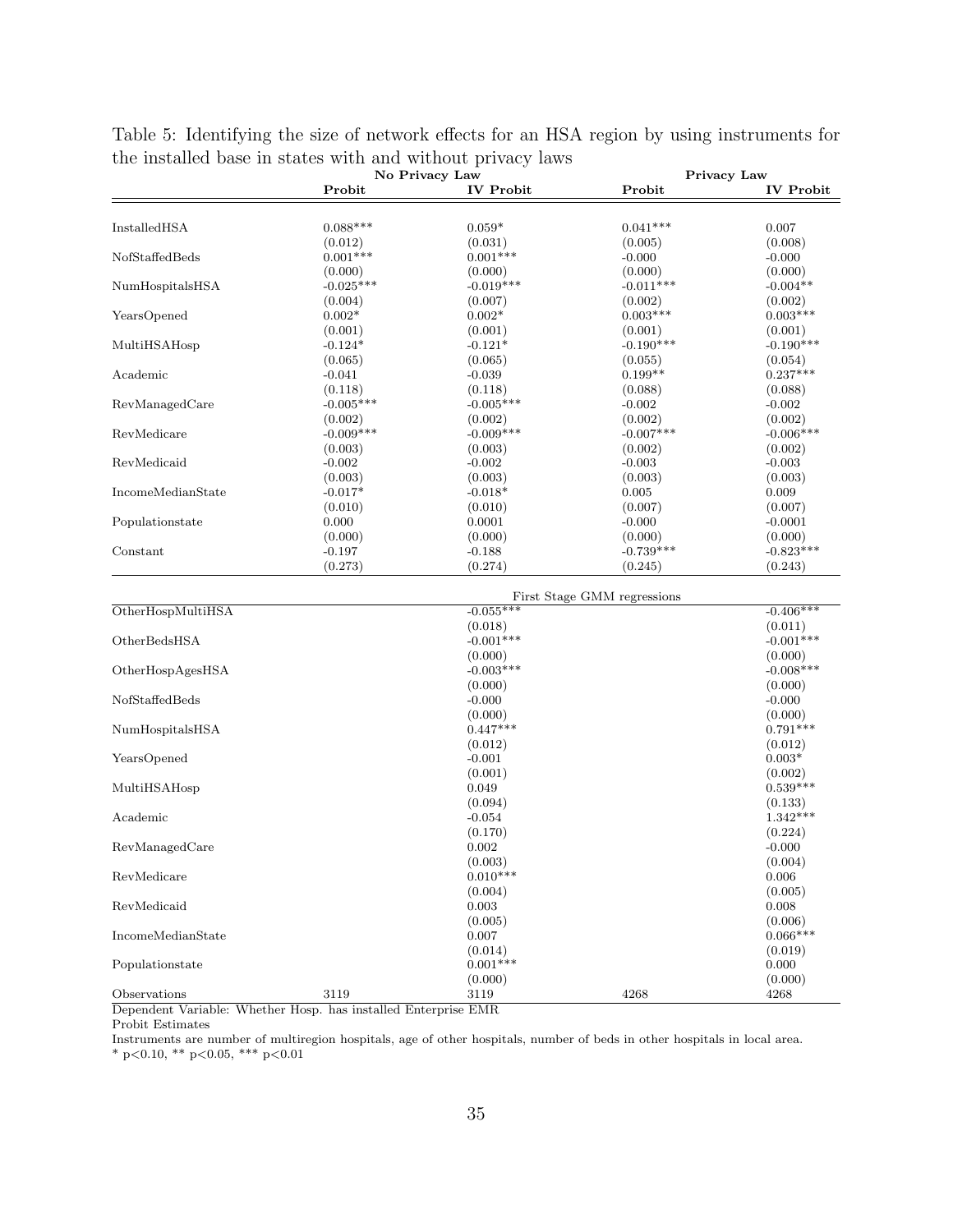|                                        | Regression  | <b>IV</b> Regression                        |  |
|----------------------------------------|-------------|---------------------------------------------|--|
|                                        |             |                                             |  |
| HospPrivLaw                            | 0.066       | $-1.100*$                                   |  |
|                                        | (0.059)     | (0.611)                                     |  |
| NofStaffedBeds                         | $0.000**$   | $0.000***$                                  |  |
|                                        | (0.000)     | (0.000)                                     |  |
| NumHospitalsHSA                        | $-0.004$    | 0.004                                       |  |
|                                        | (0.003)     | (0.005)                                     |  |
| YearsOpened                            | $0.003***$  | 0.002                                       |  |
|                                        | (0.001)     | (0.001)                                     |  |
| MultiHSAHosp                           | $-0.186***$ | $-0.163**$                                  |  |
|                                        | (0.063)     | (0.066)                                     |  |
| PopulationHSA                          | 0.000       | 0.000                                       |  |
|                                        | (0.000)     | (0.000)                                     |  |
| Constant                               | $-1.212**$  | $-0.495$                                    |  |
|                                        | (0.073)     | (0.498)                                     |  |
|                                        |             | First Stage GMM regressions for Privacy Law |  |
| ProportionDNC                          |             | $0.218***$                                  |  |
|                                        |             | (0.067)                                     |  |
| NofStaffedBeds                         |             | $0.000**$                                   |  |
|                                        |             | (0.000)                                     |  |
| NumHospitalsHSA                        |             | $0.006***$                                  |  |
|                                        |             | (0.001)                                     |  |
| YearsOpened                            |             | $-0.000$                                    |  |
|                                        |             | (0.000)                                     |  |
| MultiHSAHosp                           |             | $-0.002$                                    |  |
|                                        |             | (0.018)                                     |  |
| PopulationHSA                          |             | $-0.000$ ***                                |  |
|                                        |             | (0.000)                                     |  |
| Constant                               |             | $0.326***$                                  |  |
|                                        |             | (0.041)                                     |  |
| Observations                           | 3357        | 3357                                        |  |
| $\cdot$ $\cdot$ $\cdot$<br><b>TTT1</b> | T           | $\mathbf{r}$                                |  |

<span id="page-35-0"></span>Table 6: Instrumental variables estimates for the effect of hospital privacy laws on hospital adoption

Dependent Variable: Whether Hosp. has installed Enterprise EMR in 2002 Probit GMM Estimation.

Instrument for Privacy Law is the proportion of people in states signed up for do not call list

 $^*$  p<0.10,  $^{**}$  p<0.05,  $^{***}$  p<0.01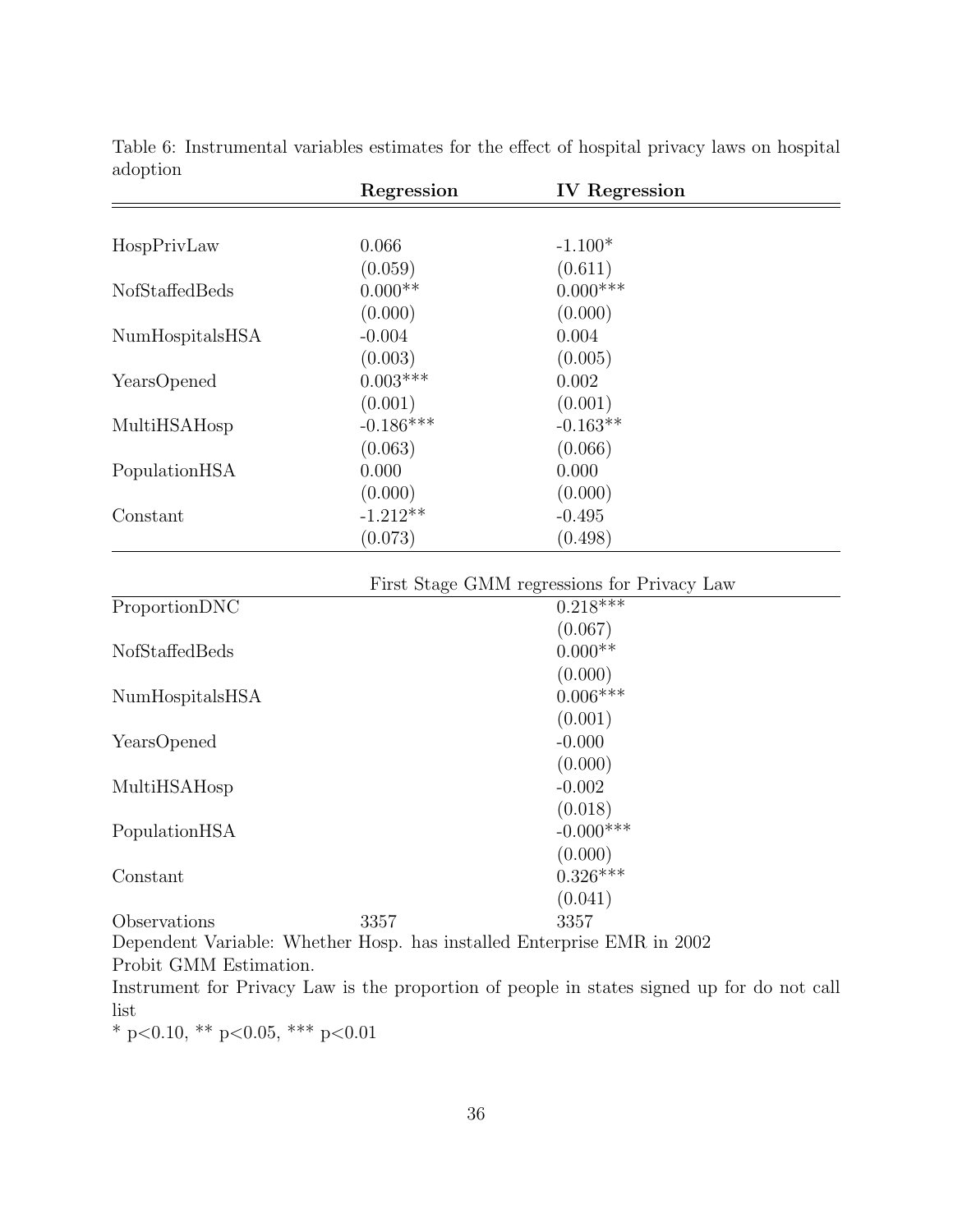|                                 | <b>Standard</b> | Robust      | <b>Cluster HSA</b> |
|---------------------------------|-----------------|-------------|--------------------|
|                                 |                 |             |                    |
| HospPrivLaw                     | $-0.003$        | $-0.003$    | $-0.005$           |
|                                 | (0.011)         | (0.011)     | (0.012)            |
| <b>InstalledCompHSA</b>         | $0.020***$      | $0.020***$  | $0.020***$         |
|                                 | (0.002)         | (0.003)     | (0.005)            |
| HospPrivLaw*InstalledCompHSA    | $-0.008$ ***    | $-0.008**$  | $-0.008$           |
|                                 | (0.003)         | (0.004)     | (0.005)            |
| InstalledNonCompHSA             | $-0.009**$      | $-0.009**$  | $-0.008*$          |
|                                 | (0.004)         | (0.004)     | (0.004)            |
| HospPrivLaw*InstalledNonCompHSA | $0.008**$       | $0.008**$   | $0.007*$           |
|                                 | (0.004)         | (0.004)     | (0.005)            |
| NofStaffedBeds                  | $0.000***$      | $0.000$ *** | $0.000***$         |
|                                 | (0.000)         | (0.000)     | (0.000)            |
| NumHospitalsHSA                 | $-0.001***$     | $-0.001***$ | $-0.001***$        |
|                                 | (0.000)         | (0.000)     | (0.000)            |
| YearsOpened                     | 0.000           | 0.000       | 0.000              |
|                                 | (0.000)         | (0.000)     | (0.000)            |
| MultiHSAHosp                    | 0.002           | 0.002       | 0.002              |
|                                 | (0.006)         | (0.006)     | (0.008)            |
| Academic                        | $0.025**$       | $0.025*$    | 0.022              |
|                                 | (0.011)         | (0.014)     | (0.015)            |
| Year Dummies                    | Yes             | Yes         | Yes                |
| <b>State Dummies</b>            | Yes             | Yes         | Yes                |
| Observations                    | 9943            | 9943        | 9833               |
|                                 |                 |             |                    |

<span id="page-36-0"></span>Table 7: The effect of state privacy laws on hospital adoption of compatible EMR systems 1999-2005

Dependent Variable: Whether Hosp. has installed Compatible Enterprise EMR by that year

Linear Probability Model Estimates

\* p<0.10, \*\* p<0.05, \*\*\* p<0.01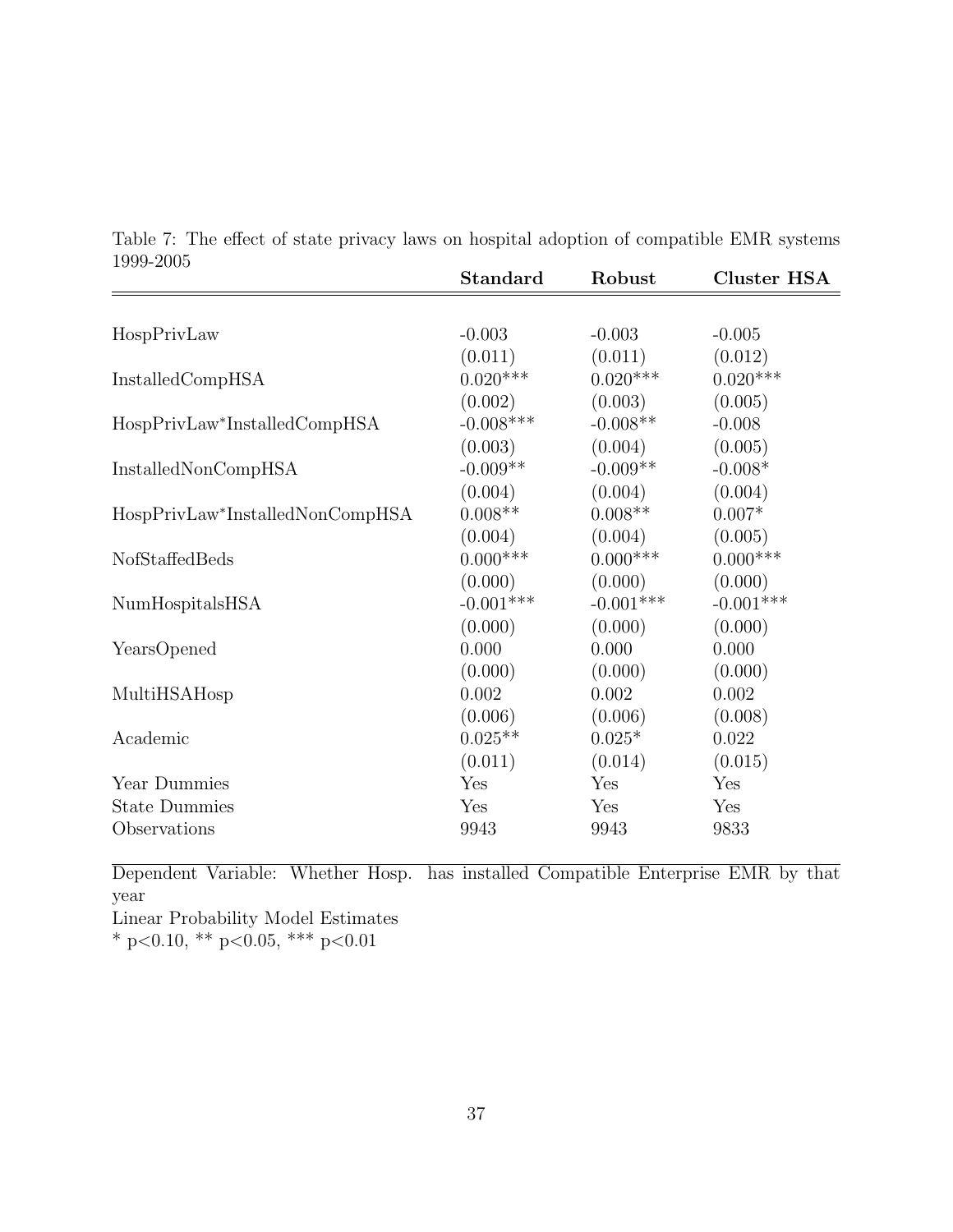<span id="page-37-0"></span>Table 8: The effect of state privacy laws on hospital adoption of non-compatible EMR systems 1999-2005

|                                 | <b>Standard</b> | Robust      | <b>Cluster HSA</b> |
|---------------------------------|-----------------|-------------|--------------------|
|                                 |                 |             |                    |
| HospPrivLaw                     | $0.022*$        | $0.022**$   | $0.024*$           |
|                                 | (0.012)         | (0.011)     | (0.013)            |
| InstalledCompHSA                | $-0.005**$      | $-0.005**$  | $-0.005**$         |
|                                 | (0.002)         | (0.002)     | (0.003)            |
| HospPrivLaw*InstalledCompHSA    | 0.004           | 0.004       | 0.004              |
|                                 | (0.003)         | (0.003)     | (0.003)            |
| <b>InstalledNonCompHSA</b>      | $0.019***$      | $0.019***$  | $0.019***$         |
|                                 | (0.004)         | (0.004)     | (0.004)            |
| HospPrivLaw*InstalledNonCompHSA | $-0.011***$     | $-0.011***$ | $-0.011***$        |
|                                 | (0.004)         | (0.004)     | (0.004)            |
| NofStaffedBeds                  | $-0.000$        | $-0.000$    | $-0.000$           |
|                                 | (0.000)         | (0.000)     | (0.000)            |
| NumHospitalsHSA                 | $-0.001***$     | $-0.001***$ | $-0.001**$         |
|                                 | (0.000)         | (0.000)     | (0.001)            |
| YearsOpened                     | $0.001***$      | $0.001***$  | $0.001***$         |
|                                 | (0.000)         | (0.000)     | (0.000)            |
| MultiHSAHosp                    | $-0.023***$     | $-0.023***$ | $-0.023***$        |
|                                 | (0.006)         | (0.006)     | (0.007)            |
| Academic                        | $-0.004$        | $-0.004$    | $-0.003$           |
|                                 | (0.012)         | (0.012)     | (0.012)            |
| Year Dummies                    | Yes             | Yes         | Yes                |
| <b>State Dummies</b>            | Yes             | Yes         | Yes                |
| Observations                    | 9943            | 9943        | 9833               |

Dependent Variable: Whether Hosp. has installed Non-Compatible Enterprise EMR by that year Linear Probability Model Estimates

\* p<0.10, \*\* p<0.05, \*\*\* p<0.01